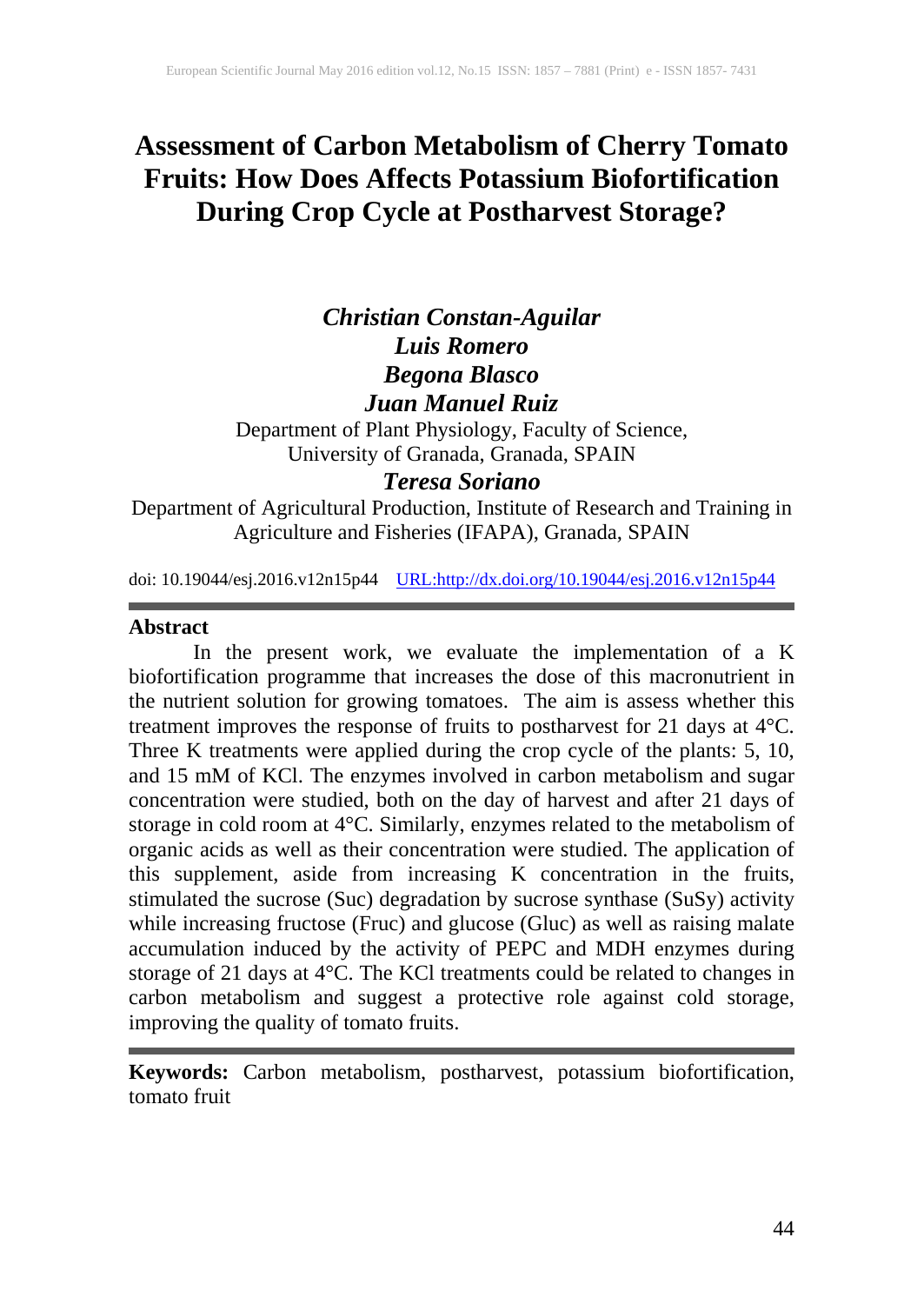## **Introduction**

Tomato (*Solanum lycopersicum* L.) is an annual horticultural plant with a broad worldwide distribution and enormous economic value, while its high content in antioxidant compounds offers a number of health benefits to the consumer (Bilton and *al*, 2001). Tomatoes benefit human health by their high contents in phytonutrients such as lycopene, *β*-carotene, phenolic compounds, ascorbic acid, and essential nutrients, which can detoxify reactive oxygen species (ROS) and prevent oxidative changes in the human body (García-Closas and *al*, 2004). For all this, the content of these compounds is critical for assessing the quality of the fruit.

Other characteristics that determine tomato quality are related to the organoleptic properties, defined by a number of physico-chemical parameters that make the fruit satisfactory to the consumer. Numerous works have revealed that organoleptic parameters such as flavour are key components for selling the tomato (Gough and Hobson, 1990; Causse and *al*, 2002). The most important parameter for organoleptic quality of tomato fruits is flavour, produced mainly by a combination of sugars and organic acids, which implies that the level of concentration of both compounds can significantly affect consumer acceptance (Salles and *al*, 2003). Sugars and organic acids are the main metabolites in tomato fruits and constitute over 60% of the dry matter (Davies and Hobson, 1981). They not only contribute to the soluble solids but are also essential to the flavour intensity. Balanced and high levels of sugars and organic acids are important for the perception of a high-quality fruit (Bucheli and *al*, 1999; Lobit and al, 2003). Nevertheless, the choice of the tomato cultivar, the cultivation technique, and the postharvest tasks are applied primarily to reducing the loss of crop yield and do not give priority to the effect that these practices have on organoleptic characteristics.

Tomato, a very perishable climacteric fruit, requires the use of preservation technologies to slow the ripening process that occurs after harvest in order to maintain its quality and extend its shelf life. Tomato-fruit sugar content is the result of fruit physiological, metabolic, and genetic processes that are under developmental control (Baldet and *al*, 2006; Mounet and *al*, 2009; Wang and *al*, 2009). Generally, the tomato fruit accumulates sugars in the form of sucrose or reducing sugars (glucose and fructose), depending on the environmental conditions and on the growth phase of the plant (Gomez and *al*, 2009). Although sucrose is the main form of sugar translocated in tomato plants, glucose and fructose are generally present in quantities equal to or greater than sucrose in tomato fruits. Two pathways for sucrose breakdown provide the basis for a flexible system that can markedly affect the partitioning and metabolism of assimilated carbon in sink tissues (Geiger and *al*, 1996). Sucrose synthase located in the cytosol catalyses a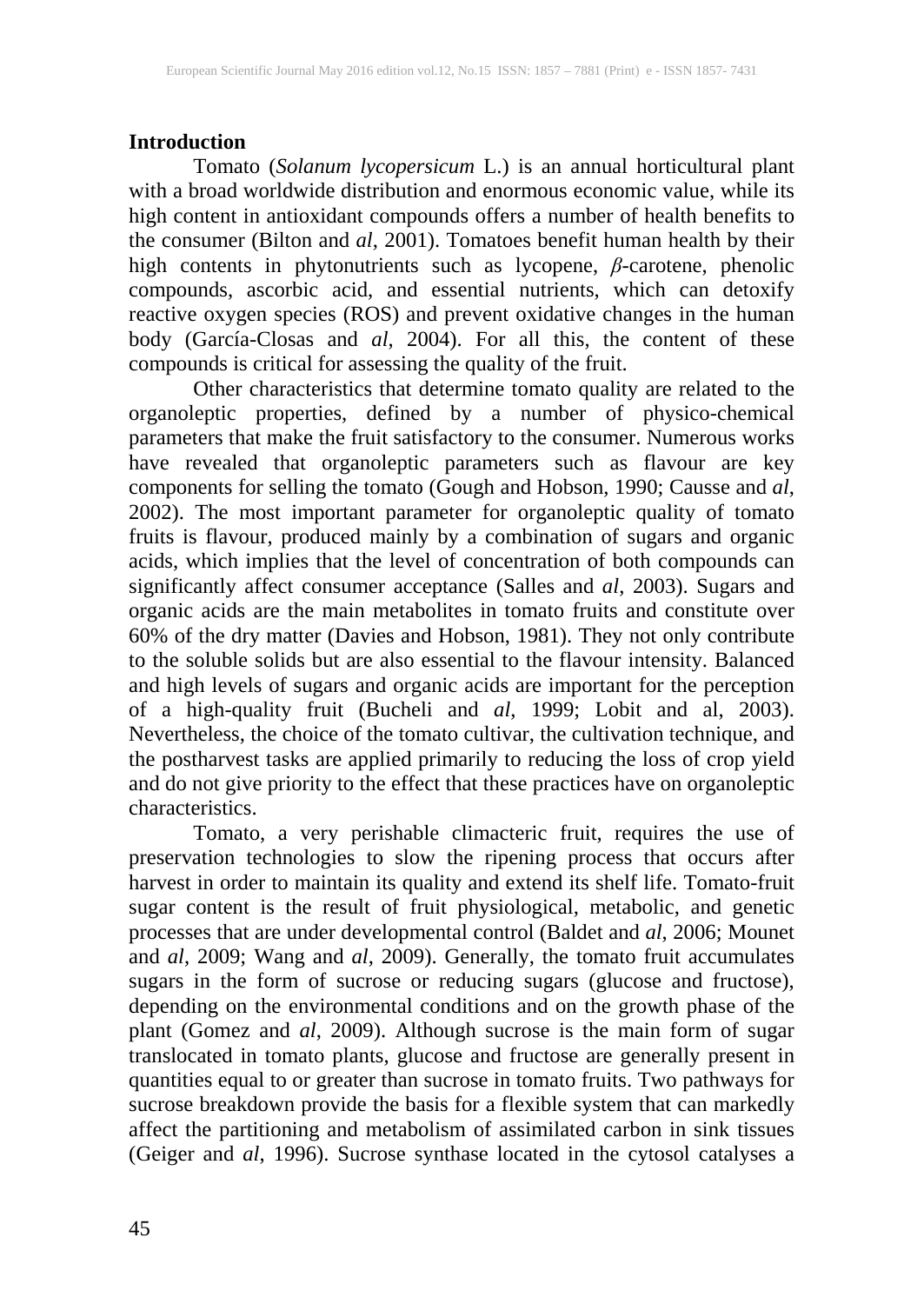reversible reaction that degrades sucrose and UDP to UDP glucose and fructose, while acid (apoplast or vacuole) and neutral (cytosol or vacuole) invertase catalyse the hydrolysis of sucrose to glucose and fructose. These sucrolytic activities serve sink tissues in plants in the primary step of converting sucrose into sink-storage products, such as starch, proteins, and oil (Doehlert and Chourey, 1991; Balibrea and *al*, 1996; Rosales and *al*, 2007).

Organic acid content is regarded as one of the most important quality traits of fresh tomato. The acidic taste in tomato is attributed mainly to citric acid and malic acid, which corresponds to over 90% of the organic acids in tomato (Davies and Hobson, 1981; Schauer and *al*, 2005). However, the complexity of carboxylic acid metabolism and storage means that it is difficult to predict the best way to engineer altered carboxylic acid levels. Carboxylic acids constitute a major component of the osmotic potential that drives cell expansion through water uptake in the expansion phase of fruit growth (Liu and *al*, 2007). The concentrations of citrate and other carboxylic acids fall during this expansion phase as the cell contents are diluted (Baxter and *al*, 2005; Carrari and *al*, 2006). However, during the final stages of ripening, the level of citrate (and to a lesser extent other carboxylic acids) increases again such that it is present at high abundance in the ripe fruit. The complexity of this cycle is reflected in the range of enzymes that have been proposed to control fruit citrate and malate accumulation, including phosphoenolpyruvate carboxylase (Guillet and *al*, 2002), citrate synthase (Sadka and *al*, 2000), and malate dehydrogenase. The activity of these enzymes determines the synthesis and accumulation of these organic acids. The maximal catalytic activities of enzymes of the tricarboxylic acid cycle (TCA) generally decline during fruit development, and there are no pronounced changes in activities during the later stages of ripening that correlate with the rise in organic acid levels (Steinhauser and *al*, 2010).

Postharvest storage, handling and distribution of fruit at low temperatures is the most common and manageable approach to control ripening and subsequent deterioration and to maximize product shelf life. However, tomatoes, like many other subtropical fruits, are susceptible to develop symptoms of chilling injury, a physiological disorder caused by the exposure to low temperatures above the freezing point. The effect that postharvest cold has on the organoleptic properties (organic sugar-acid relation) in fruits has been investigated in the following works. González-Aguilar and *al* (2004), working with guava fruits and methyl jasmonate (MJ) treatments, stored red and white cultivars of guava fruits at 5ºC for up to 15 days plus two days at 20ºC and found that MJ treatments reduce the chilling injury (CI) index and increased sugar content. These authors concluded that MJ reduces chilling injury and activates the fruit-defence response. Later,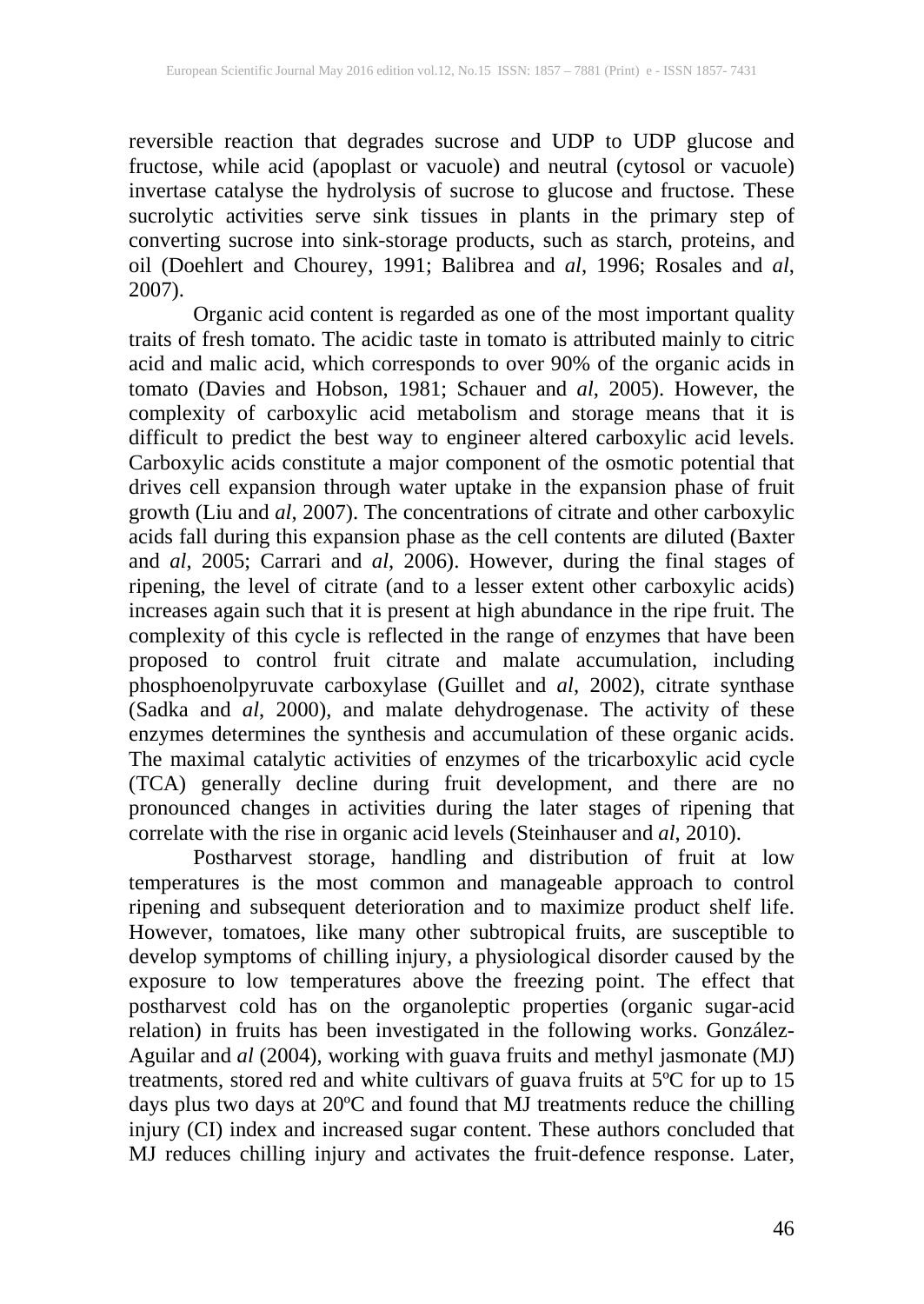Gómez and *al* (2009), studying tomato fruits, showed that cold storage retarded the accumulation of simple sugars in fruits. In ripe red fruits, the fructose level increased both during storage at 20ºC and at 6ºC. With respect to glucose, its content increased at 20ºC, while it decreased significantly during the first 18 h of chilling treatment, recovering later to levels that were somewhat higher than initial values. In addition, these authors found that cold storage slowed the metabolism of organic acids in tomato fruits. Each organic acid showed a different pattern in normally ripening fruits. While tartaric, malic, ascorbic, and citric acid tended to show modest but significant decreases during ripening, the levels of succinic acid slowly built up. These trends seem not to have been affected by the chilling treatment, which slowed but did not halt the specific kinetics of most acids. Farneti and *al* (2010) after 5 days of 4ºC storage, tomatoes generally showed depressed sugar and boosted the acid content (especially in cocktail tomatoes) compared to 15ºC stored fruit, indicating a loss of sensorial quality at 4ºC. Sánchez-Bel and *al* (2012), in peppers, found that the ones submitted to cold stress presented higher concentrations of sucrose and fructose, while glucose was not appreciably affected. With regard to the organic acid concentration, citric acid declined in concentration while malic acid augmented. The comparative proteomic analysis between control and chilled fruits revealed that the main alterations induced by CI in bell pepper fruits are linked to redox homeostasis and carbohydrate metabolism. Finally, in this sense, Cao and *al* (2013) studying loquat fruits stored in a cold chamber, examined the relationship between chilling injury and sugar metabolism. Chilling-resistant 'Ninghaibai' fruit had higher levels of glucose and fructose and higher activities of sucrose-hydrolysing enzymes, such as sucrose synthase-cleavage and invertase, than did 'Dahongpao' (sensitive). Furthermore, the chillingresistant 'Ninghaibai' fruit also showed higher activities of hexokinase and fructokinase, involved in hexose phosphorylation and sugar signal generation. These results suggest that the higher content of hexoses and activities of hexose sensors were likely part of the mechanism for chilling tolerance of loquat fruit.

One of the factors that can *a priori* improve cold tolerance in fruit is the presence of high potassium (K) concentrations. In this sense, Beringer and Trolldenier (1980) indicated that a high K concentration in cells can improve cold tolerance by lowering the osmotic potential Later works have revealed a positive correlation between K availability and cold-stress tolerance, revealing, furthermore, that suboptimal K concentrations intensify the negative effects of cold stress (Kafkafi, 1990; Yermiyahu and Kafkafi, 1990). In addition, significant yield losses and extensive leaf damage due to cold temperatures reportedly occurred under low K fertilization, while the effects were alleviated once the K supply was increased in a number of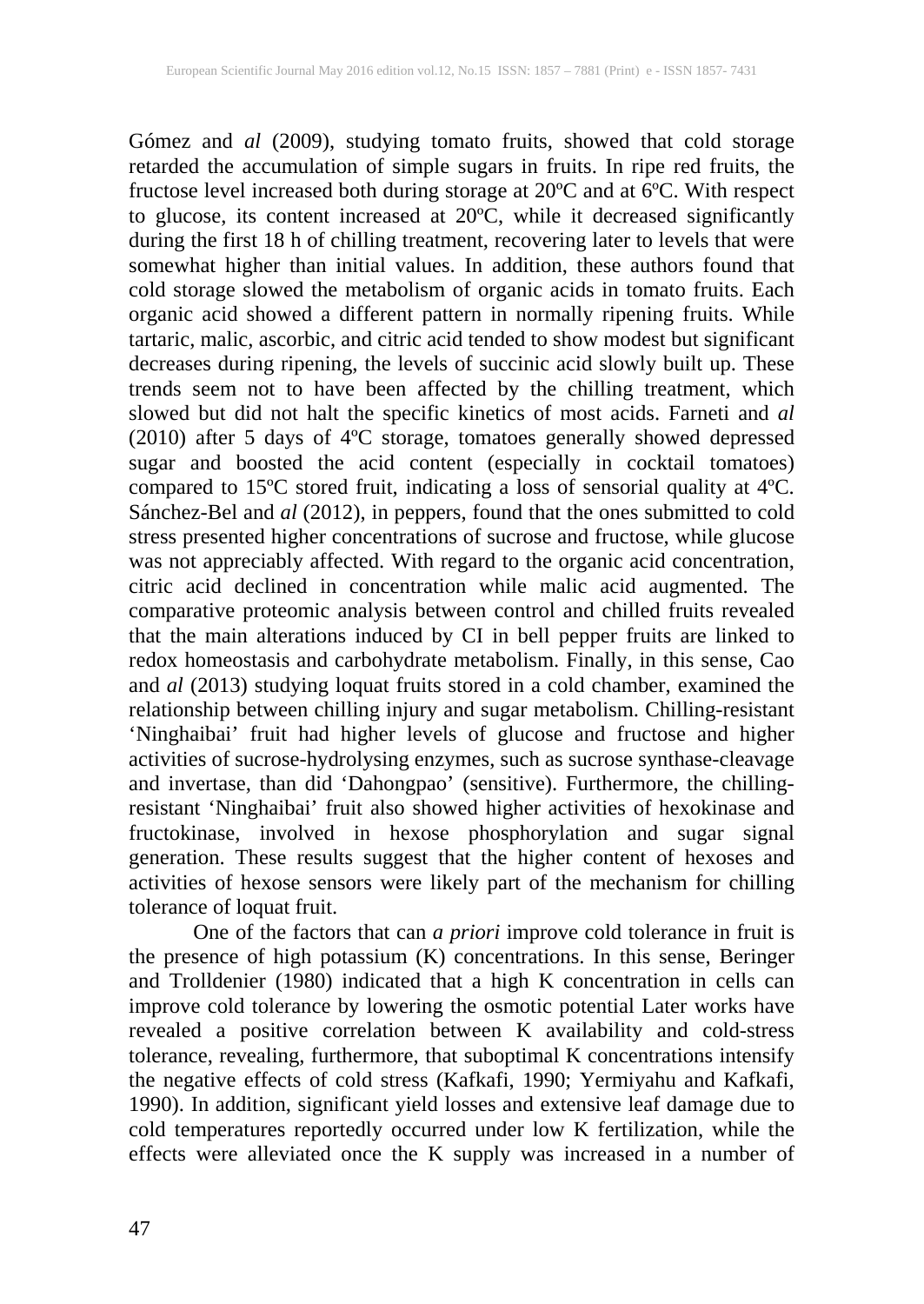vegetable crops such as potato (*Solanum tuberosum* L.) and tomato (*Lycopersicon esculentum* Mill.) (Hakerlerler and *al*, 1997). This could be due to the effect of K on sugar accumulation and the essential role that this physiological process plays in the resistance to chilling injury in plants. Javaria and *al* (2012) in their investigations with different rates of K fertilizer in relation to chemical and sensory attributes of tomato, observed that total solids, sugars, and titratable acidity increased significantly with higher rates of K. It was concluded that increasing the K concentrations improved the quality of tomato fruit parameters. Similar results were found by Han and *al* (2012) on applying K at different growth phases in tomato plants. These authors found an increase in soluble sugar, while soluble sugar, organic acid, and soluble solids were the highest among all the treatments (increases of 44.7%, 28.8% and 7.1% as compared with control treatment, respectively). Potash applied during the fruit-growth phase reached the highest ratio of sugar to acid.

In view of the above-mentioned functions of K in fruit quality, the aim of the present study was to examine how the application programme of biofortification with different application rates of K in the form of KCl influences the C metabolism of cherry tomato (*Solanum lycopersicum* L. cv. AsHiari) fruits and therefore their organoleptic properties after storage for 21 days in a cold chamber at 4ºC. In addition, whether the metabolism of sugars and organic acids is determinant in the resistance to chilling injury was evaluated.

### **Materials and Methodology**

#### **Plant material, growth conditions and Sampling ot tomato fruits**

Seeds of cherry tomatoes (*Solanum lycopersicum* L. cv. AsHiari grafted on cv. Maxifort rootstock) were sown in flat trays (cell size 3 cm x 3 cm x 10 cm, 100 cells per tray) filled with 50% [v/v] perlite-peat mixture, and kept under greenhouse conditions for 5 weeks. Subsequently, the seedlings were transplanted to an experimental greenhouse at La Nacla Experimental Station (Motril), near the Granada coast in southern Spain (36º 45'N; 3º 30'W; altitude 130 m). The "*parral"* greenhouse consisted of three modules having a symmetrical gable roof with a slope of 27º and having an E-W longitudinal orientation (Soriano and *al*, 2004; Constán-Aguilar and *al*, 2015). The active environmental control was limited to a heating system by hot-air generators, and a natural ventilation system through wall and roof windows. In the greenhouse, the cladding material was a multilayer film 0.2 mm thick, with a layer of ethylene-vinyl-acetate between two layers (inner, antidrop; and outer, long life) of low-density polyethylene. The plants were grown in 40-L perlite B-12-filled sacks (1.20 m long) spaced 0.5 m apart in rows 1.4 m apart. With 3 tomato plants per sack and 2 stems per plant, the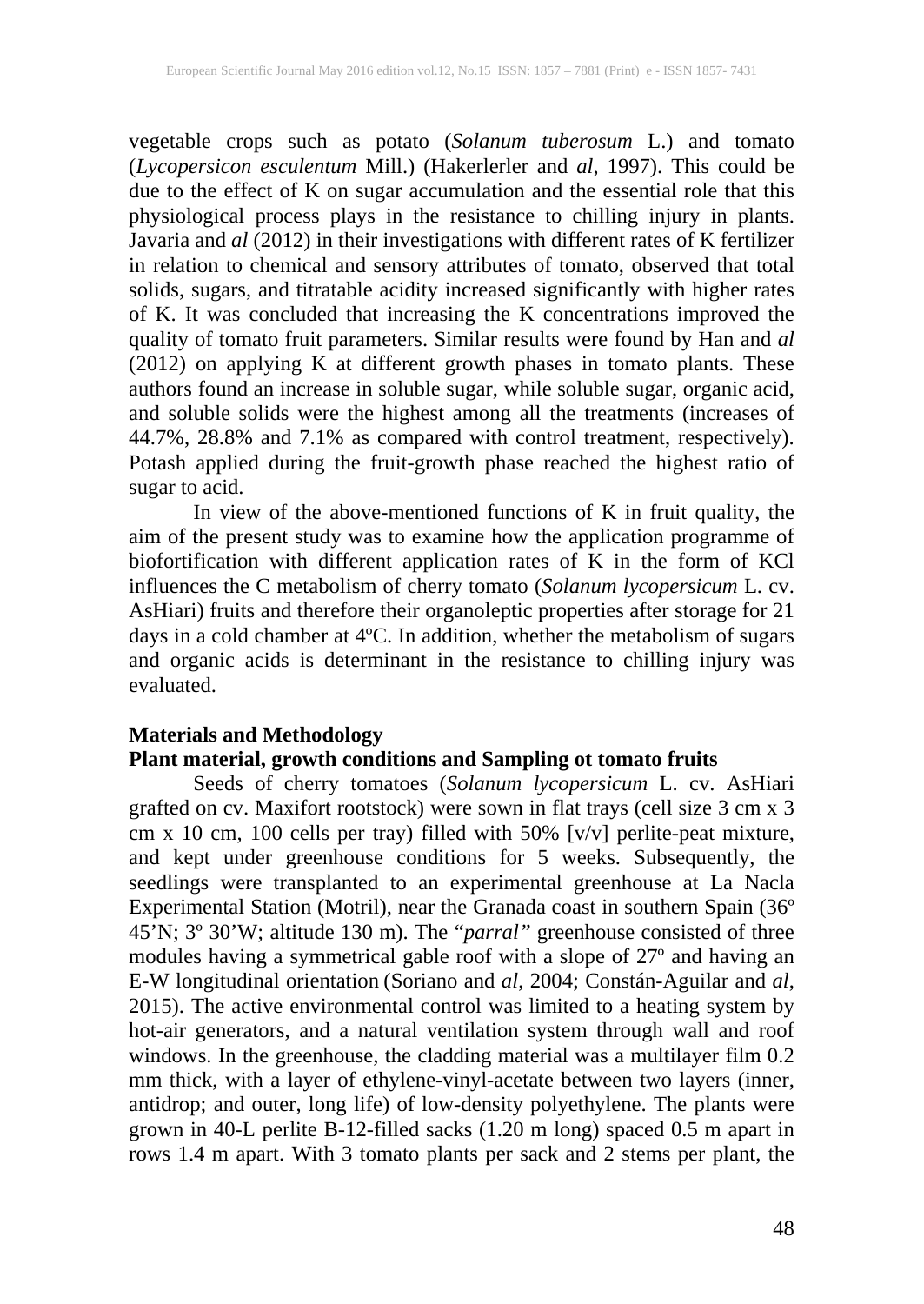planting scheme was  $3.21$  plants m<sup>-2</sup>. Their arrangement in the greenhouse was in 12 rows with North-South orientation. The statistical design was on randomized block. Other growing conditions such as irrigation and fertilization followed (Soriano and *al*, 2004; Constán-Aguilar and *al*, 2015). The different treatments applied were: 5 mM KCl, 10 mM KCl y 15 mM KCl as liquid solution from the beginning to the end of the experiment.

The cherry tomato crop cycle lasted from October to May (230 days), with a complete truss of tomatoes (10-12 tomatoes per truss) maturing every 10 days. Cherry tomato fruits were sampled in February at 140 days after transplanting (DAT). Uniformly ripe healthy fruits, at the red-ripe stage, were harvested. Approximately 200 tomato fruits from each treatment were randomly collected (discarding the green fruits at the end of the truss) and were rinsed three times in distilled water after disinfection with  $1\%$  (v/v) Triton X-100 (Wolf 1982), and then blotted on dry filter paper.

### **Biomass parameters**

From 180 tomatoes harvested from each treatment, 90 tomatoes were intended for analysis at harvest day (T0) being clustered in 9 replicates of 10 fruits. 5 tomato fruits from each replicate were weighed obtaining fresh weight (FW) and then were dried in a lyophilizer to determine the dry weight (DW) and percentage of dry matter (% DM). Another 5 tomato fruits from each replicate were homogenized, and these samples of fresh tissues were stored at -80ºC. For analyzing the fruits after 21 days of storage in a cold room at 4°C (T21), in the same way, 90 tomatoes were intended for analysis being clustered in 9 replicates of 10 fruits. 5 tomato fruits from each replicate were weighed obtaining FW at (T0) and stored 21 days in a cold room at 4°C, after this period were reweighed (T21), and then were dried in a lyophilizer to determine the DW and % of DM. Another 5 tomato fruits from each replicate were homogenized, and these samples of fresh tissues were stored at -80ºC. Samples of fresh and dry tissues from the cherry tomato fruits were used to analyse the parameters described below.

For the determination of the percentage of lost of fresh weight (% LFW), the following formula was used for each treatment:

% LFW= (FW T0- FW T21)\*100/FW T0

To calculate percentage of dry matter (% DM) was followed the method proposed by Garg and Cheema (2011). Some tomatoes were weighed and then lyophilized for 72 h. After freeze drying, the samples are reweighed. The% DM was calculated as:

DM  $(\% ) = (B/A) \times 100$ 

Where A is the total fresh weight of sample (g), and B, the total weight of dry sample (g).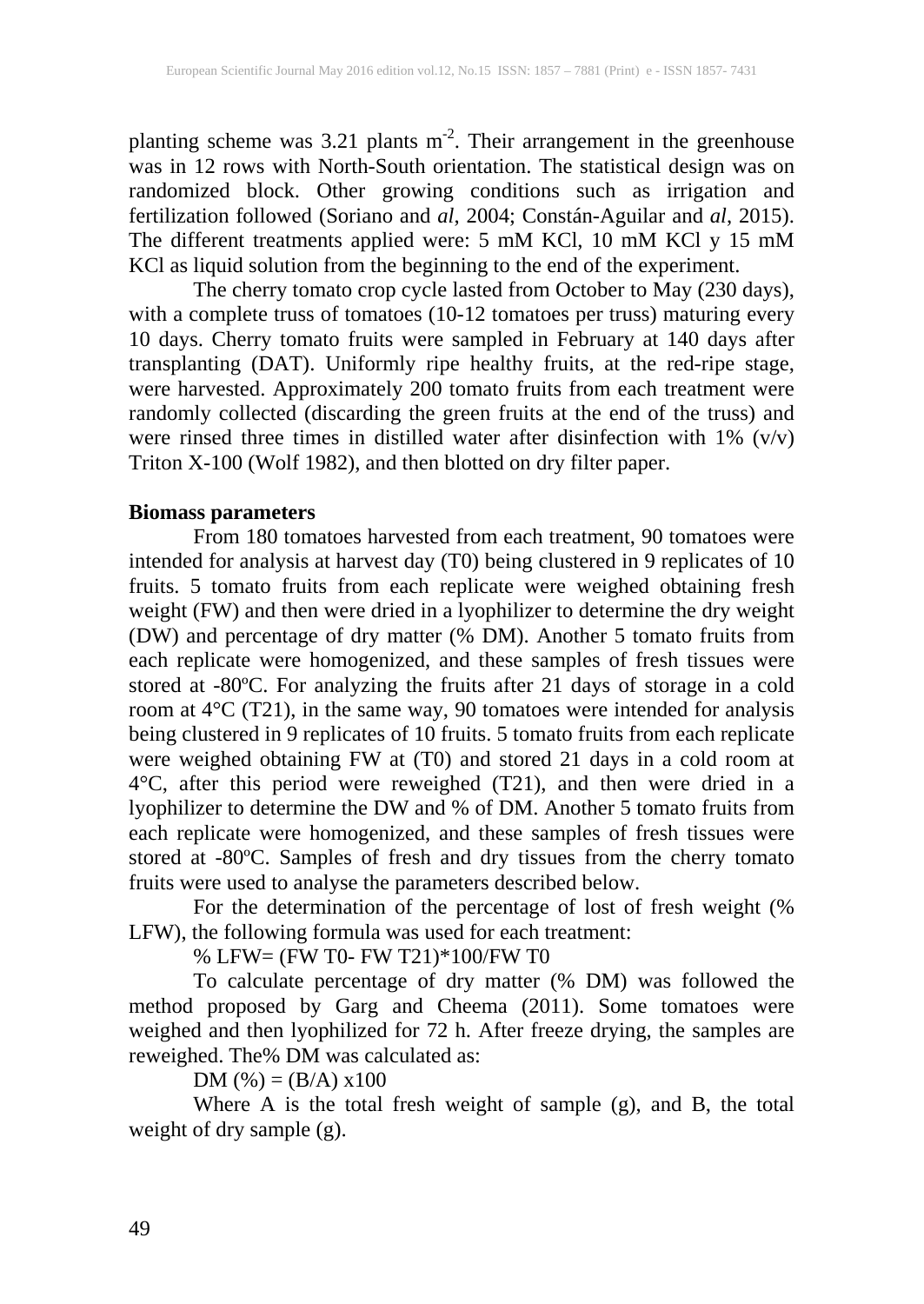#### **Determination of K concentration**

For the determination of K concentration, 0.2 g of dry cherry tomato fruits were ground and mineralised by wet digestion with  $H_2SO_4$  12 M and  $H_2O_2$  at 30% and P free, at a temperature of 275–300 °C. After this step were added 20 mL of deionised  $H_2O$ , and finally K concentration was analysed by flame photometry (Wolf, 1982).

## **Sugars metabolism**

For extraction of sucrose synthase (EC 2.4.1.13), a quantity of 0.2 g of tomato fruits were homogenized in 1 ml of buffer Heppes-HCl 50 mM, pH 7.5, which contained: magnesium chloride 0.5 mM, sodium EDTA 1 mM, DTT 2.5 mM, Triton X-100 at 0.05%, based on the method of Cheikh and Brenner (1992). The homogenate was filtered and centrifuged at 12000 g for 10 min. The determination of the SuSy activity followed the method of Kerr and *al* (1984). The reactions were started by the addition of an aliquot of 100 µL of the leaf extract previously centrifuged in a reaction buffer adapted from Cheikh and Brenner (1992), composed of sodium Heppes 50 mM (pH 7.5) that contained: MgCl 15 mM, fructose-6-phosphate (F-6-P) 25 mM, UDP-G 25 mM, Potassium fluoride (FK) 10 mM. The absorbance was measured at 520 nm against a standard sucrose curve.

Acid (EC 3.2.1.25) and neutral (EC 3.2.1.26) invertases were extracted in  $KH_2PO_4-K_2HPO_4$  buffer (0.2 M, pH 7.0) and (20 mM) 2mercaptoethanol, as described by Hubbard and *al* (1989). The extracts were assayed for acid invertase by addition of 30 µL enzyme preparation to test tubes containing 600  $\mu$ L sodium acetate buffer (0.1 M, pH 4.5) and 200  $\mu$ L sucrose (0.75 M) equilibrated in a 37ºC water bath. The reaction was allowed to proceed for 30 min and was stopped by addition of 1 mL dinitrosalicylic acid reagent. After that, being incubated for 5 min at  $100\degree$  C and allowed to cool to room temperature. Finally was added 1 mL of Rochelle salt at 40%. The absorbance was measured at 575 nm against a standard glucose curve. Neutral invertase activity was determined as described above, except that Na-acetate buffer (0.1 M, pH 4.5) was substituted for  $K_2HPO_4$ -citrate buffer (0.1 M, pH 7.0) (Hubbard and *al*, 1989).

#### **Organic acids metabolism**

Extracts for measuring enzyme activities tomato fruit (0.2 g) was homogenized with 1 ml of extraction buffer containing 30 mM sorbitol, 1% bovine serum albumin (BSA) and 1% polyvinylpyrrolidone (PVP) in 100 mM N-2-hydroxyethylpiperazine- N%-2-ethanesulphonic acid (HEPES)- KOH, pH 8.0. The slurry was centrifuged for 15 min at 10.000 g and  $4^{\circ}$ C, and the supernatant was collected and analysed immediately. The activities of all enzymes were analysed in 1 ml (final volume) of the media indicated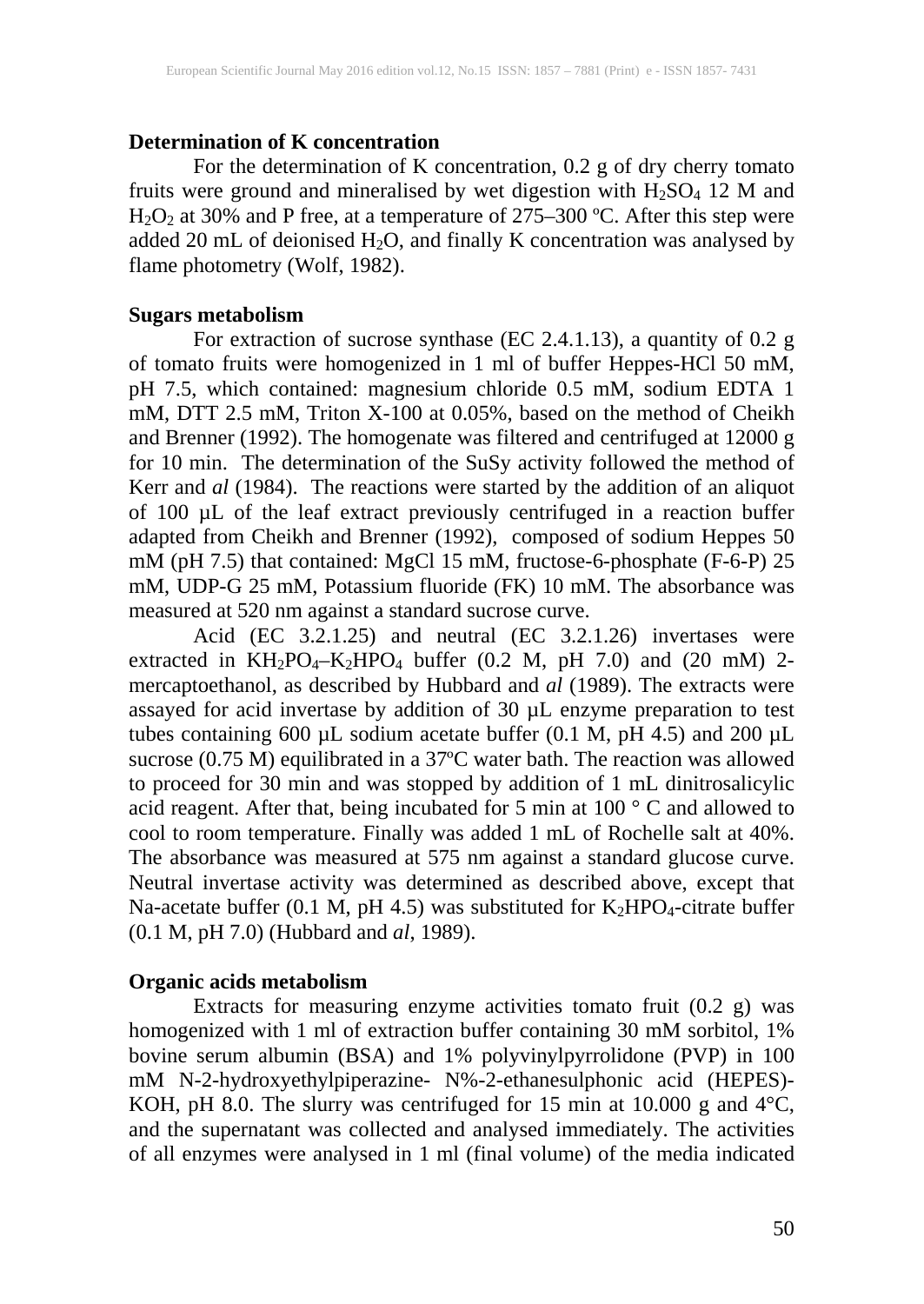below. Malate dehydrogenase (MDH; EC 1.1.1.37) activity was determined with oxalacetate as substrate (Dannel and *al*, 1995) by measuring the decrease in absorbance at 340 nm due to the enzymatic oxidation of NADH. The reaction was carried out with 70 µL of extract in 0.1 mM NADH, 0.4 mM oxalacetate and 46.5 mM Tris-HCl, pH 9.5. Citrate synthase (CS; EC 4.1.3.7) was assayed spectrophotometrically according to Srere (1967) by monitoring the reduction of acetyl coenzyme A (CoA) to CoA with 5-5% dithio-bis-2-nitrobenzoic acid (DTNB) at 412 nm. The reaction was carried out with 50 ml of extract in 0.1 mM DTNB, 0.36 mM acetyl CoA, 0.5 mM oxalacetate and 100 mM Tris- HCl, pH 8.1. Phosphoenol pyruvate carboxilase (PEPC; EC 4.1.1.31) activity was measured in a coupled enzymatic assay with MDH according to López-Millan and al (2001) with 70  $\mu$ L of extract in 2 mM phosphoenol pyruvate (PEP), 10 mM NaHCO<sub>3</sub>, 5 mM MgCl2, 0.16 mM NADH and 100 mM N,N-bis[2-hydroxyethyl]glycine (Bicine)-HCl, pH 8.5.

## **Sugars and organic acids content**

Hexose (glucose and fructose) and sucrose contents were extracted and quantified using a kit (Roche Biopharm, St Didier au Mont d'Or, France) based on enzyme-linked formation of nicotinamide adenine dinucleotide phosphate (NADPH).

The determination of organic acids was based on the method of Scherer and *al* (2012) with slight modifications and was performed using HPLC with a DAD UV-visible detector (Agilent Technologies, USA) under the following conditions: Phenomenex reverse-phase column, 250×4.6mm i.d., 5 μm, Li-Chrospher 100 RP-18, with a 4×4mm i.d. guard column of the same material (Luna, Phenomenex, Utrecht, Belgium). About 0.2 g of freeze-dried tomato samples were homogenized with  $H_2O$  milliQ. The resulting mixture was centrifuged for 400 g 2 min and then filtered through a 0.45 µm membrane filter, and triplicates of 10 ml for each sample were analysed by HPLC-DAD. HPLC analysis of organic acids was carried out using the same equipment as described above. Samples were injected into an ACE 5C18 column, 250 x 4.6mm (HICHROM) operating at 25ºC. A single mobile phase consisting of  $0.01M$  of  $KH_2PO_4$  (pH 2.6) at 0.5 ml/min was used. The elution was monitored at 210 nm. Malic and citric acid was used as a standard (SIGMA-ALDRICH), eluting at 7.27 min and 10.57 min respectively.

#### **Sweetness index**

The sweetness index of fruits, an estimate of total sweetness perception, was calculated, based on the amount and sweetness properties of individual carbohydrates (Keutgen and Pawelzik, 2008). The contribution of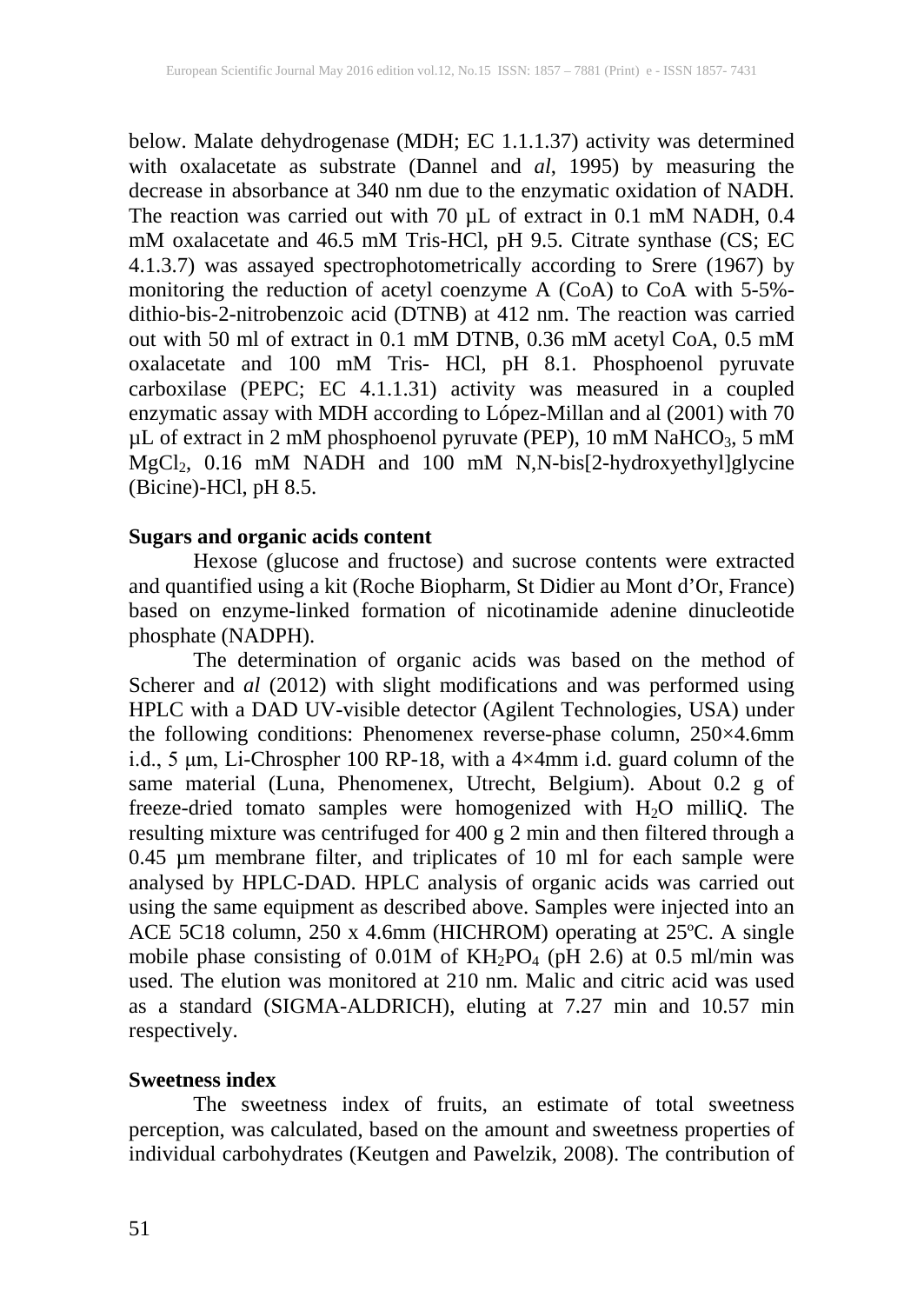each carbohydrate was calculated, based on the fact that fructose is 2.30 and sucrose 1.35 times sweeter than glucose and, hence, the sweetness index was calculated as  $(1.00$  [glucose])+ $(2.30$  [fructose])+ $(1.35$  [sucrose]).

#### **Statistical analysis**

Data were analysed using one-way analysis of variance (ANOVA) to determine significance and Fisher's protected least significant difference (LSD) test to separate means. Standard errors of the means were also calculated. The significance levels were expressed as \* *P*<0.05, \*\* *P*<0.01, \*\*\*  $P \le 0.001$ , and ns (not significant)  $P > 0.05$ .

#### **Results and Discussion**

#### **Biomass parameters and K concentration**

The postharvest water loss from fresh products is a major problem because it provokes the weight loss, most products becoming unsellable as fresh products after losing 3-10% of their weight (Ben-Yehoshua and Rodov, 2003). In all the treatments, after 21 days of storage in a cold chamber, the FW decreased (Figure 1), although with the treatment 15 mM KCl the loss was less than in the rest of the treatments, with only 6% with respect to T0 (*P*<0.001, Figure 1). For the treatments 5 and 10 mM KCl the loss of FW at T21 was 17 and 18%, respectively, in relation to T0. In the present work, the fruits harvested from the plants treated with 15 mM KCl at T21 presented a lower percentage of LFW (6%) (Figure 2) while the treatments 5 and 10 mM KCl showed a LFW percentage of 17% and 18%, respectively (Figure 2), the treatment 15 mM KCl improving the postharvest response (*P*<0.001, Figure 2). These results suggest that the application of the highest K rate in KCl form prevents weight and water loss during postharvest storage. In this context, Almeselmani and *al* (2010) observed that an extra provision of K in the fertilization of tomato plants can help to preserve fruits during storage.

Figure 1: Effect of KCl treatments at the day of harvest over FW in cherry tomato fruits. Values are means (*n*=9) and differences between means were compared by Fisher's least-significant difference test of (LSD, *p*=0.05). Means followed by the same letter do not



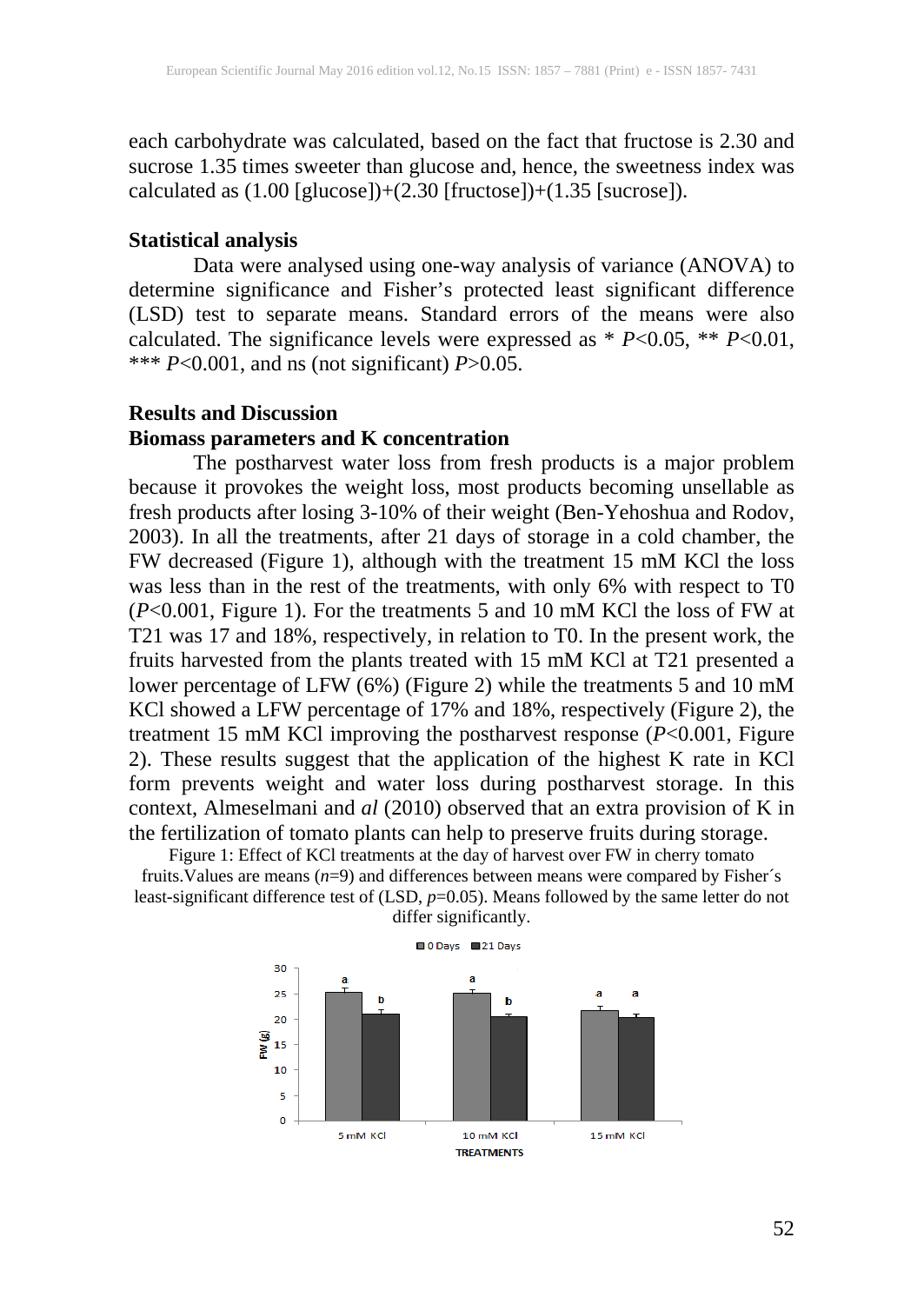Figure 2: Effect of KCl treatments at the day of harvest over % LFW in cherry tomato fruits. Values are means  $(n=9)$  and differences between means were compared by Fisher's leastsignificant difference test of (LSD, *p*=0.05). Means followed by the same letter do not differ significantly.



Finally, with respect to the K concentrations at harvest, in the present experiment, a proportional response was observed in relation to the KCl rate applied, and the highest concentration was registered in the fruits from plants grown with the rate of 15 mM KCl (*P*<0.001, Figure 3). These results demonstrate the validity of the biofortification programme with K in tomato plants, since the consumption of fruits treated with 15 mM KCl provide added intake of this macronutrient, this being a potential benefit to human health (He and MacGregor, 2008).

Figure 3: Effect of KCl treatments at the day of harvest over concentration of K cherry tomato fruits. Values are means  $(n=9)$  and differences between means were compared by Fisher's least-significant difference test of  $(LSD, p=0.05)$ . Means followed by the same





#### **Sugar metabolism**

Tomato fruit sugar content is the outcome of fruit physiological, metabolic, and genetic processes that are under developmental control (Ho and Hewitt, 1986; Baldet and *al*, 2006; Mounet and *al,* 2009; Wang and *al,*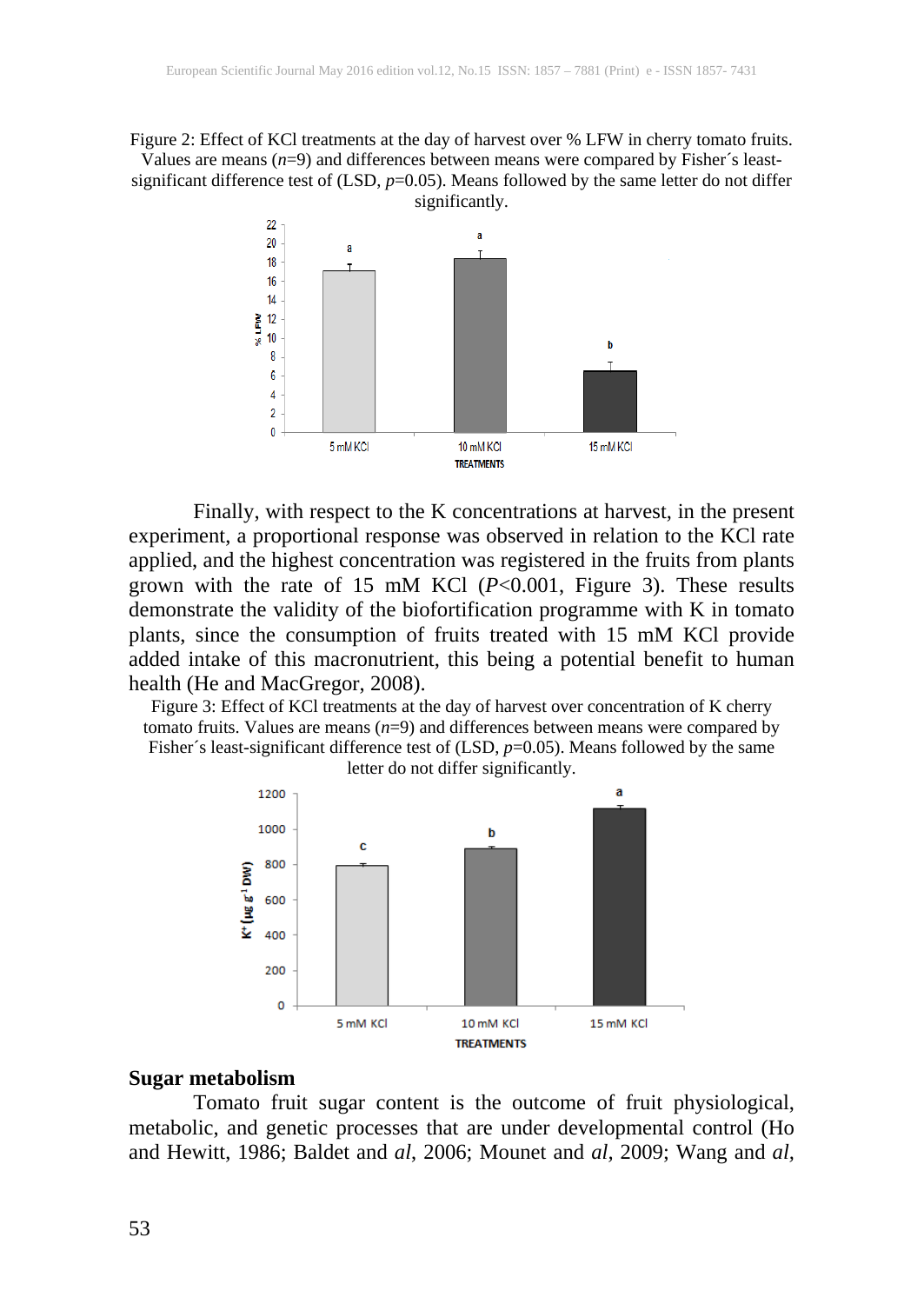2009). Sugar production begins with leaf photosynthesis, the product of which is translocated to developing fruits. Although Suc is the main form of sugar translocated in tomato plants, Glu and Fruc are present generally in higher quantities than sucrose in tomato fruits. Among the factors that can alter the concentration of these sugars in fruits, as mentioned in the introduction, K availability and cold storage are notable. In our work, we found that the Suc concentration in cherry tomato fruits was not altered either by K treatments or by storage for 21 days at 4ºC (Table I). On the contrary, the Gluc and Fruc concentrations increased more significantly after 21 days of storage at 4ºC with the treatments 10 and 15 mM de KCl, with no appreciable variations with respect to the treatment 5 mM KCl (Table I).

| <b>KCl</b> | <b>DAYS</b> | <b>SACAROSE</b>  | <b>GLUCOSE</b>    | <b>FRUCTOSE</b>  |
|------------|-------------|------------------|-------------------|------------------|
| (mM)       |             | $(mg g^{-1} FW)$ | $(mg g^{-1} F W)$ | $(mg g^{-1} FW)$ |
| 5          | $\Omega$    | $2.20 \pm 0.18$  | $0.96 \pm 0.13$   | $1.83 \pm 0.13$  |
|            | 21          | $1.97+0.13$      | $0.86 \pm 0.11$   | $1.53 \pm 0.18$  |
|            | $P-value$   | <b>NS</b>        | <b>NS</b>         | <b>NS</b>        |
|            | <b>LSD</b>  | 0.57             | 0.41              | 0.47             |
| 10         | $\Omega$    | $1.65 \pm 0.16$  | $0.78 \pm 0.16b$  | $1.91 \pm 0.19b$ |
|            | 21          | $2.03 \pm 0.29$  | $1.38 \pm 0.17a$  | $2.33 \pm 0.15a$ |
|            | $P-value$   | <b>NS</b>        | ***               | $\ast$           |
|            | <b>LSD</b>  | 0.71             | 0.49              | 0.20             |
| 15         | $\Omega$    | $1.75 \pm 0.19$  | $0.69 \pm 0.11$   | $2.06 \pm 0.09$  |
|            | 21          | $1.85 \pm 0.35$  | $1.34 \pm 0.05a$  | $2.33 \pm 0.05a$ |
|            | $P-value$   | <b>NS</b>        | $\ast$            | $\ast$           |
|            | <b>LSD</b>  | 0.89             | 0.26              | 0.12             |

Table I: Effect of KCl treatments at the day of harvest and after 21 days of postharvest in cold storage at 4°C over: sugars in cherry tomato fruits

Values are mean  $(n=9)$  and differences between means were compared by Fisher's leastsignificant difference test (LSD; *p*=0.05). Significance levels are represented by *p*>0.05, NS, not significant, \**p* <0.05, \*\**p*<0.01, \*\*\*p<0.001. Means followed by the same letter do not differ significantly. Fresh weight (FW).

Sucrose can be converted to hexose phosphate by the ATP-dependent invertase pathway or the sucrose synthase pathway (SuSy), depending on the pyrophosphate (PPi) (Plaxton, 1996). As reflected in Table II, the neutral and acidic invertase activities diminished at T21 with the 5 mM KCl treatment (Table II), while for treatments 10 and 15 mM KCl no variations in T21 were found with respect to T0 (Table II). With respect to the SuSy activity, its response was totally contrary to that of invertase, since its activity intensified only at T21 for the treatments 10 and 15 mM KCl (Table II). In short, according to our results, we can conclude that in our work the degradation of Suc to Gluc and Fruc was due to the activity of SuSy, which was induced during postharvest at 4ºC by the high treatments of KCl (10 and 15 mM).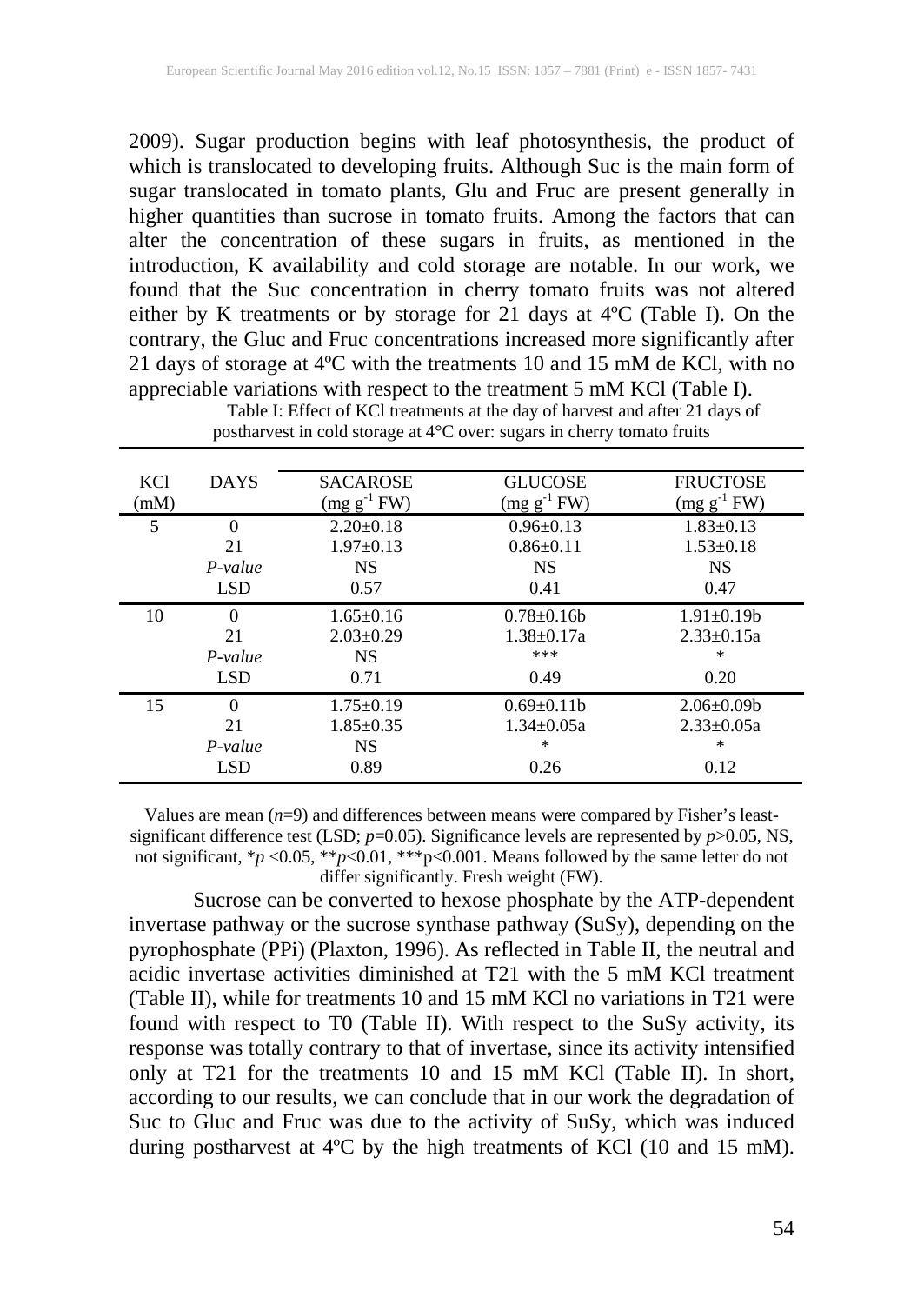One possible explanation for these results could be that the cold stress brings about ATP-depletion conditions (Atkin and *al*, 2000), which could explain the absence of participation of invertase activity in our work. The increase in Gluc and Fruc for 21 days of postharvest storage at 4ºC in the treatments 10 and 15 mM KCl (Table I) appears to confirm the possible role of these sugars in cold resistance in tomato fruits, since, for these treatments, and especially for treatment 15 mM KCl, the sugar concentration was directly correlated with the minimum reduction of fruit FW after 21 days of postharvest at 4ºC.

Finally, it bears highlighting two aspects that could also contribute to improving the resistance to chilling injury for the treatment 15 mM KCl: (i) the greater K concentration in fruits submitted to this treatment (Figure 3) could contribute, together with the accumulation of sugars (Table I), to a fall in the cellular osmotic potential and thereby to greater cold-stress resistance; and (ii) the greater Gluc accumulation in these fruits could act as a substrate for the synthesis of ascorbate, one of the early precursors in ascorbate biosynthesis (Cervilla and *al*, 2007), and thereby improve the antioxidant response to this type of stress, as shown Constán-Aguilar and *al* (2014a,b) in previous works.

| <b>KCI</b> | <b>DAYS</b> | <b>NEUTRAL</b>         | <b>ACID INVERTASE</b>  | SuSy                          |
|------------|-------------|------------------------|------------------------|-------------------------------|
| (mM)       |             | <b>INVERTASE</b>       | $(mg Gluc min-1 mg-1)$ | $(mg$ Fruc $min^{-1}$         |
|            |             | $(mg Gluc min-1 mg-1)$ | prot)                  | $mg^{-1}$ prot)               |
|            |             | prot)                  |                        |                               |
| 5          | 0           | $35.37 \pm 2.33a$      | 79.20±5.89a            | $49.43 \pm 5.88$              |
|            | 21          | $25.73 \pm 1.10$ h     | $55.33\pm4.89b$        | $42.43 \pm 4.75$              |
|            | $P-value$   | $***$                  | ∗                      | <b>NS</b>                     |
|            | <b>LSD</b>  | 7.03                   | 16.68                  | 9.56                          |
| 10         | $\Omega$    | $35.56 \pm 1.13$       | $89.68 \pm 1.79$       | $34.69 \pm 6.38b$             |
|            | 21          | $36.69 \pm 1.49$       | $91.30 \pm 2.24$       | $43.83 \pm 9.13^a$            |
|            | $P-value$   | <b>NS</b>              | <b>NS</b>              | ∗                             |
|            | <b>LSD</b>  | 3.96                   | 6.07                   | 7.97                          |
| 15         | $\Omega$    | $39.99 \pm 0.58$       | $100.22 \pm 2.27$      | $52.11 \pm 7.68$              |
|            | 21          | $36.58 \pm 0.40$       | $85.75 \pm 1.52$       | $55.48 \pm 3.83$ <sup>a</sup> |
|            | $P-value$   | <b>NS</b>              | <b>NS</b>              | $\ast$                        |
|            | LSD         | 3.49                   | 15.78                  | 2.91                          |

Table II: Effect of KCl treatments at the day of harvest and after 21 days of postharvest in cold storage at 4°C over: sucrose synthase, neutral and acid invertases in cherry tomato fruits

Values are mean  $(n=9)$  and differences between means were compared by Fisher's leastsignificant difference test (LSD; *p*=0.05). Significance levels are represented by *p*>0.05, NS, not significant, \* $p$ <0.05, \*\* $p$ <0.01, \*\*\* $p$ <0.001. Means followed by the same letter do not differ significantly.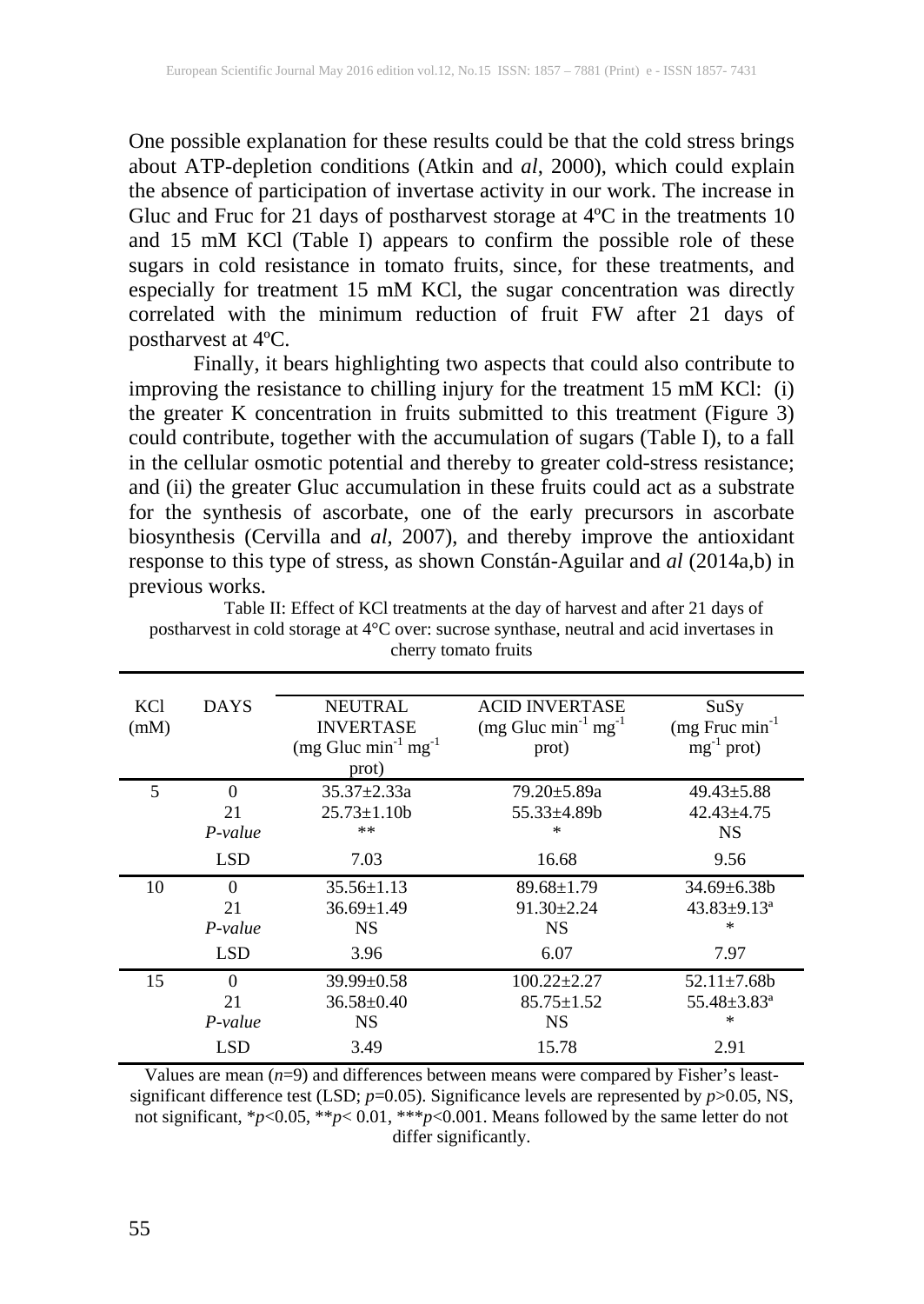## **Organic acid metabolism**

The TCA cycle connects glycolysis to amino acid biosynthesis and is important in the regulation of respiration and energy generation by producing ATP and NADH. In fruit, the TCA cycle is involved in organic acid biosynthesis, but little information is available on the dynamics of tricarboxylic acid cycle (TCA)-related metabolism.

With respect to the organic acids malate and citrate, Figure 4A (*P*<0.05) shows how with the treatment 5 mM KCl, 21 days postharvest at 4ºC, malate significantly diminished. On the contrary, the application of 10 and 15 mM of KCl increased this organic acid at T21 with respect to T0 (Figure 4A). Citric acid, independently of the K treatment applied during storage for 21 days at 4ºC, prompted a significant decline in this organic acid (Figure 4B, *P*<0.05).

The response in our work of the different concentrations in cherry tomato fruit of malic and citric acid can be explained by the activities of PEPC, MDH, and CS. Table III shows that, due to the PEPC activity, cold storage for 21 days resulted in a decline in the activity with the treatment 5 mM KCl (Table III), which, together with the increased MDH activity (Table III) at T21 indicated that the tricarboxylic acid cycle was functioning in the sense that MDH degrades malate to form oxaloacetate. This could have been accumulating, since the CS activity fell in this treatment (Table III). In short, the behaviour of these enzymes would explain the decline in the treatment 5 mM de KCl of the malic and citric acid concentrations at T21 (Figures 4A and 4B). However, with the treatments 10 and 15 mM of KCl, high PEPC and MDH activity at T21 (Table III) would explain why malate increased, since MDH would be converted oxaloacetate generated from PEPC into malate. Therefore, in these treatments, the synthesis of this organic acid could be occurring by the anaplerotic pathway. The accumulation of malate in the treatments 10 and 15 mM at T21 could also be explained by the behaviour of the CS activity in these treatments, since in none of them significantly stimulated this enzymatic activity at T21 ( Table III).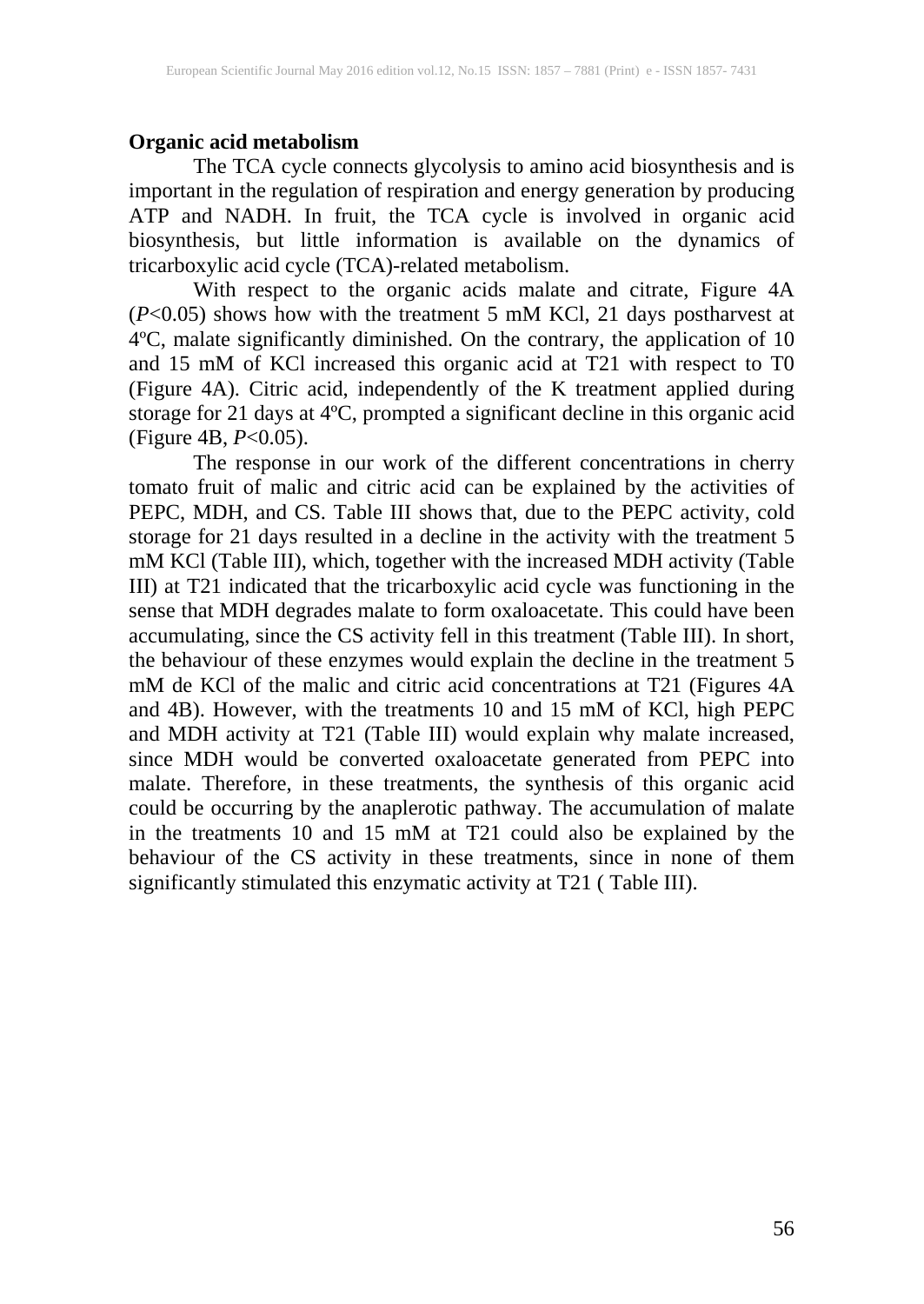Figure 4: Effect of KCl treatments at the day of harvest and after 21 days of postharvest in cold storage at 4°C over: malic acid and citric acid in cherry tomato fruits. Values are means (*n*=9) and differences between means were compared by Fisher´s least-significant difference test of (LSD,  $p=0.05$ ). Means followed by the same letter do not differ significantly.

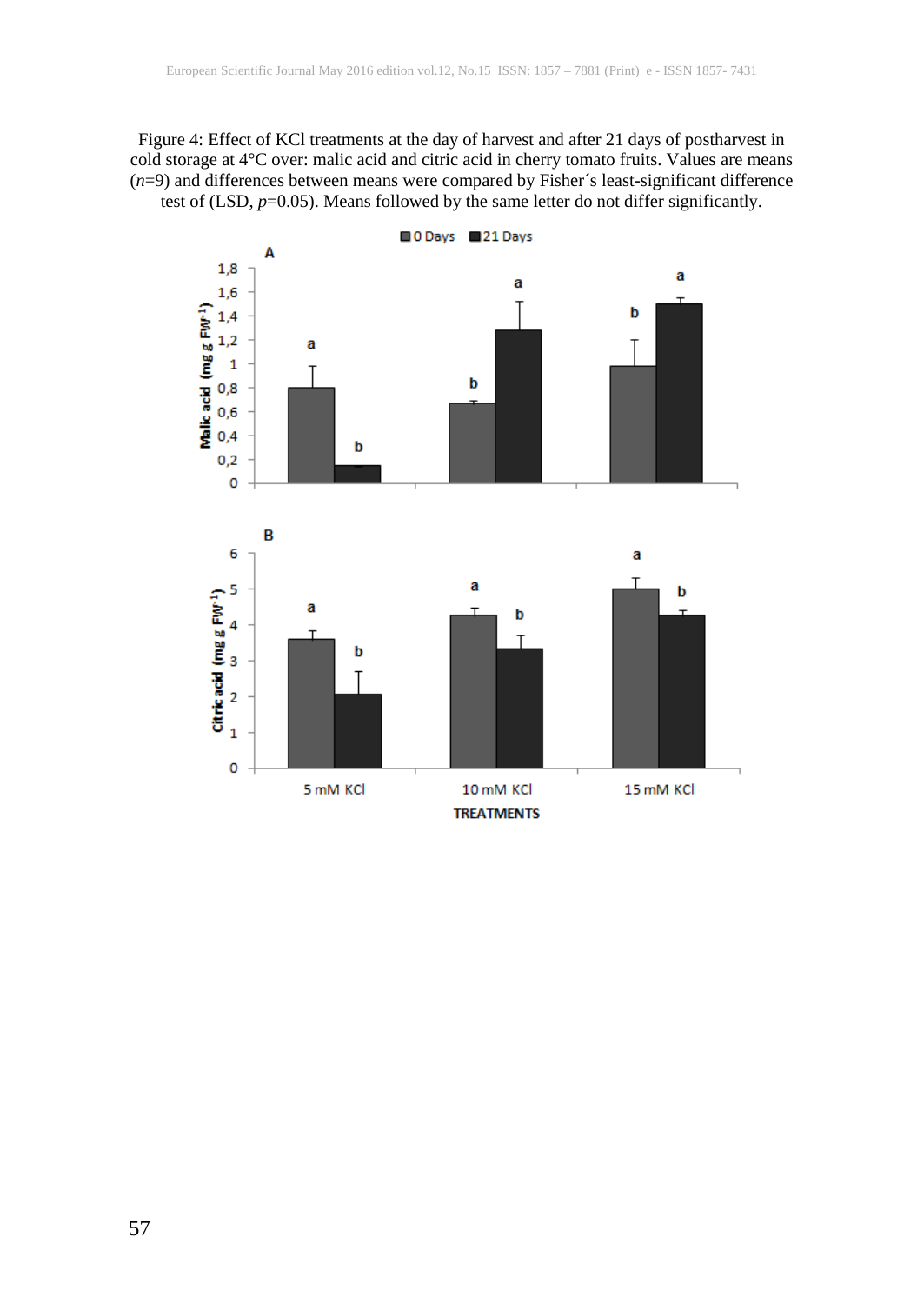| KCl  | <b>DAYS</b> | <b>PEPC</b>                                     | <b>MDH</b>                                       | <b>CS</b>                                       |
|------|-------------|-------------------------------------------------|--------------------------------------------------|-------------------------------------------------|
| (mM) |             | $(\Delta \text{Abs hour}^{-1} \text{ mg}^{-1})$ | $(\Delta A \text{bs hour}^{-1} \text{ mg}^{-1})$ | $(\Delta \text{Abs hour}^{-1} \text{ mg}^{-1})$ |
|      |             | prot)                                           | prot)                                            | prot)                                           |
| 5    | $\Omega$    | $1.61 \pm 0.20a$                                | $1.07 \pm 0.20$                                  | $0.63 \pm 0.13a$                                |
|      | 21          | $0.12 \pm 0.03 b$                               | $3.07 \pm 0.18a$                                 | $0.30 \pm 0.04$                                 |
|      | $P-value$   | $***$                                           | ***                                              | **                                              |
|      | <b>LSD</b>  | 0.71                                            | 0.74                                             | 0.15                                            |
| 10   | $\Omega$    | $1.21 \pm 0.08b$                                | $1.81 \pm 0.50$                                  | $0.95 \pm 0.04a$                                |
|      | 21          | $2.97 \pm 0.67a$                                | $3.41 \pm 0.03a$                                 | $0.73 \pm 0.00$                                 |
|      | $P-value$   | $***$                                           | ∗                                                | $***$                                           |
|      | <b>LSD</b>  | 0.57                                            | 1.39                                             | 0.12                                            |
| 15   | $\Omega$    | $0.34 \pm 0.22b$                                | $4.26 \pm 0.62 b$                                | $0.81 \pm 0.21$                                 |
|      | 21          | $1.06 \pm 0.04a$                                | $8.64 \pm 1.13a$                                 | $1.12 \pm 0.33$                                 |
|      | $P-value$   | $\ast$                                          | $\ast$                                           | <b>NS</b>                                       |
|      | <b>LSD</b>  | 0.61                                            | 3.57                                             | 1.09                                            |

#### Table III: Effect of KCl treatments at the day of harvest and after 21 days of postharvest in cold storage at 4°C over: PEPC, MDH, CS in cherry tomato fruits

Values are mean  $(n=9)$  and differences between means were compared by Fisher's leastsignificant difference test (LSD; *p*=0.05). Significance levels are represented by *p*>0.05, NS, not significant, \**p*<0.05, \*\**p*<0.01, \*\*\**p*<0.001. Means followed by the same letter do not differ significantly.

#### **Sweetness index**

The sweetness index is a parameter frequently used in many fruits to describe their flavour and commercial acceptability (Keutgen and Pawelzik, 2008). In our work, with regard to the sugar:acid ratio, the postharvest cold storage for 21 days for the 5 mM KCl treatment diminished this index with respect to that of T0 (*P<*0.05, Figure 5). On the contrary, the treatments 10 and 15 mM KCl, after the cold-storage period showed a rise in this index at T21 (*P<*0.05, Figure 5), indicating that the treatments K increased the sugar involved in the determination of this index after the postharvest, and therefore improved the likelihood of customer acceptance.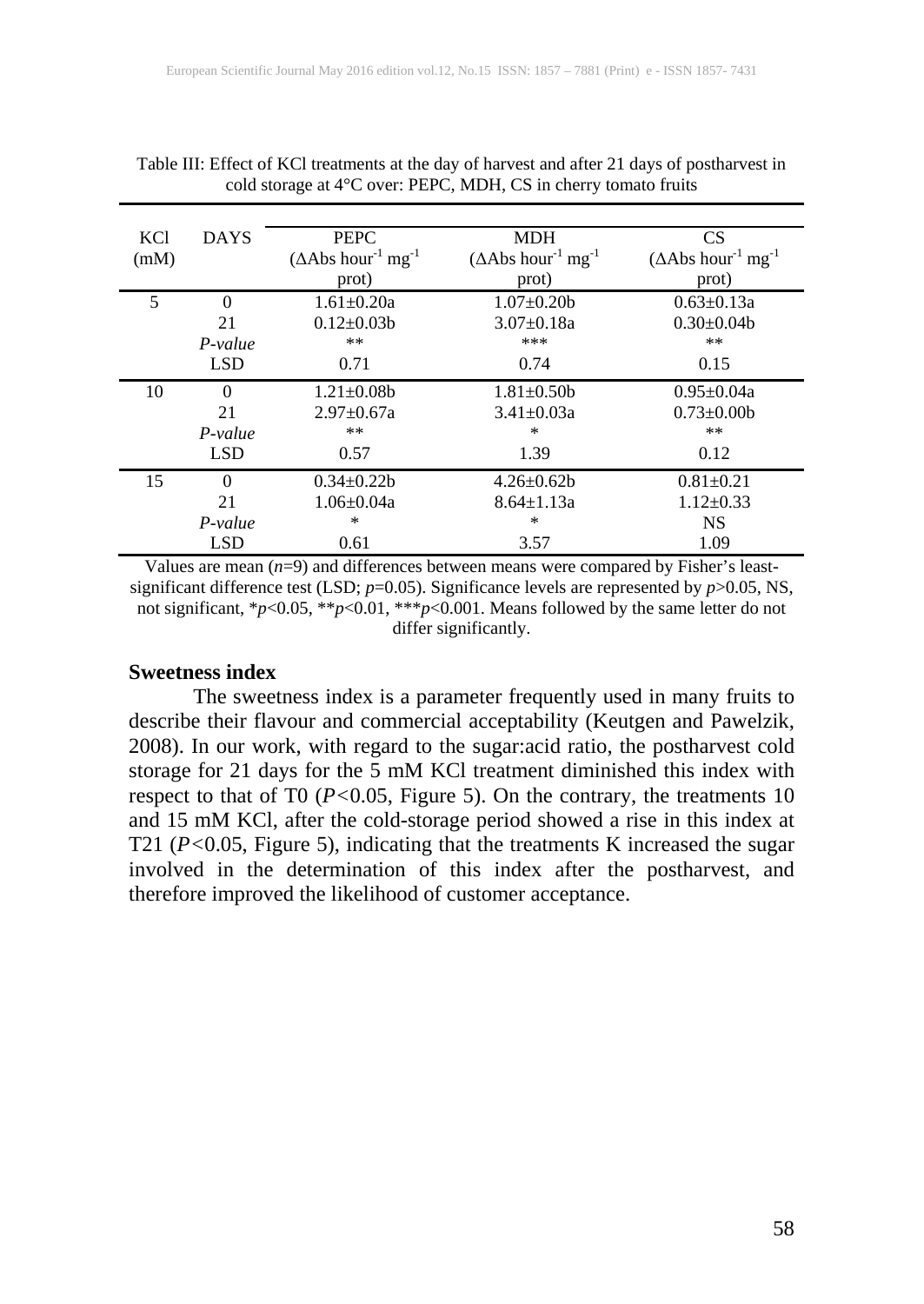Figure 5: Effect of KCl treatments at the day of harvest and after 21 days of postharvest in cold storage at 4°C over: Sweetness index in cherry tomato fruits. Values are means (*n*=9) and differences between means were compared by Fisher´s least-significant difference test of (LSD, *p*=0.05). Means followed by the same letter do not differ significantly.



#### **Conclusion**

Application of a biofortification programme with K, increasing the application rates of this nutrient in the nutrient solution during tomato cultivation, improved the fruit response to postharvest storage at 4ºC for 21 days. This improved response was found in our work at 10 mM and specifically with the rate of 15 mM of KCl, and this could be related to changes in the carbon metabolism. Thus, the application of high amounts of K, in addition to increasing the concentration of this nutrient in fruits, stimulated the Suc degradation by SuSy activity, raising the levels of Glu and Fruc and inducing the accumulation of malate by the activity of the enzymes PEPC and MDH during storage for 21 days at 4ºC. Therefore, in our work the accumulation of Glu, Fruc, and malate could explain the protective role, during cold storage, of the treatment 15 mM of KCl, showing the minimum reduction of the % LFW. Finally, it bears indicating that the implementation of biofortification programmes with high rates of K application (in our case 10 and 15 mM of KCl) clearly improves the organoleptic quality of cherry tomato fruits during postharvest at 4ºC, with an increase in the sweetness index. In addition, the consumption of these fruits provides added intake of this element as a potential benefit to human health.

#### **Acknowledgments**

This work was supported by Instituto Nacional de Investigación y Tecnología Agraria y Alimentaria (INIA). Project RTA2009-00005-00-00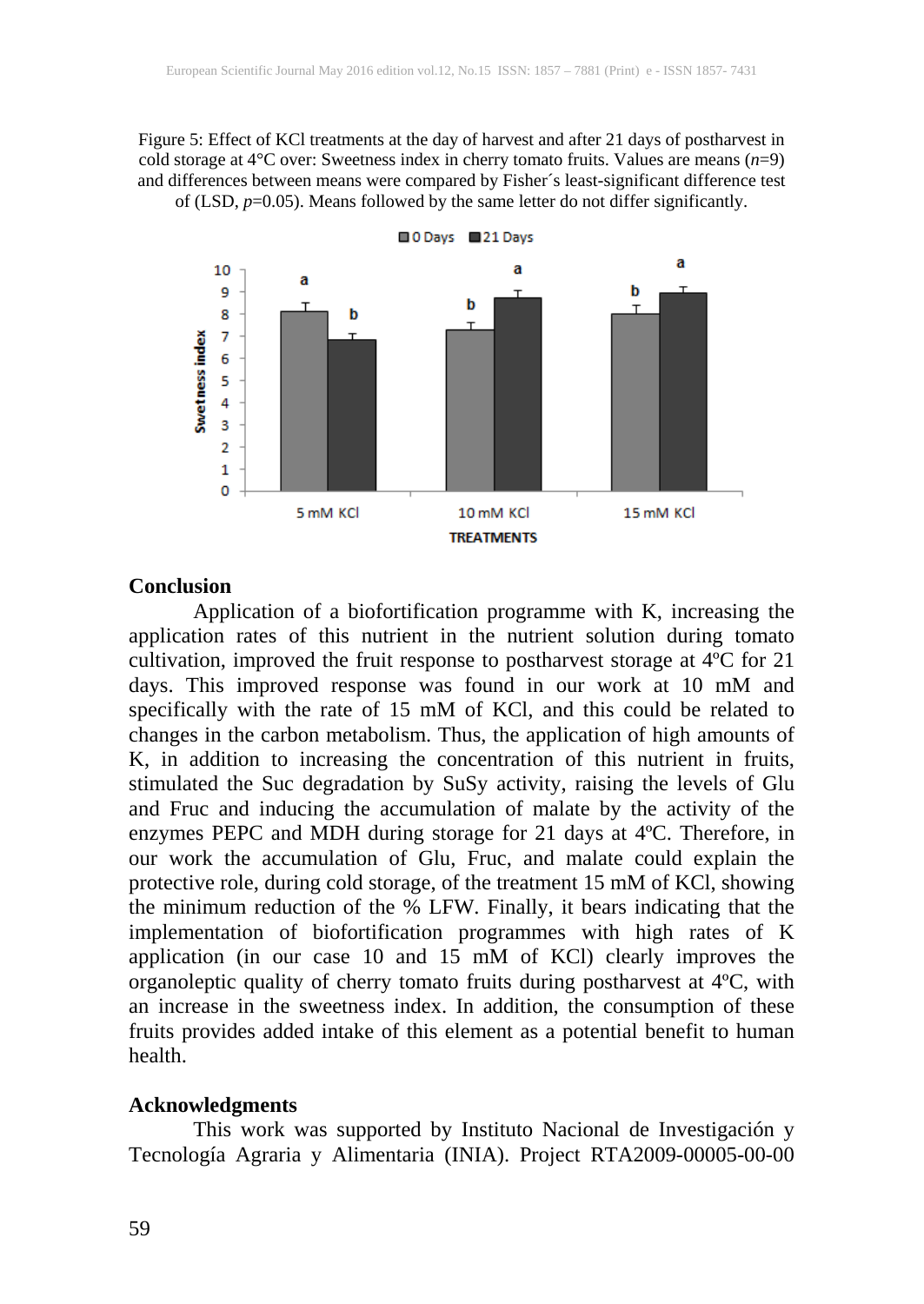cofinanced by the European Union through FEDER funds and was carried out at Instituto Andaluz de Investigación y Formación Agraria, Pesquera, Alimentaria y de la Producción Ecológica in Granada, Spain (IFAPA) and the AGR161 research group.

## **References:**

Almeselmani, M., Pant, R. C., & Singh B. (2010). Potassium level and physiological response and fruit quality in hydroponically grown tomato. *International Journal of Vegetable Science,* 16, 85–99.

Atkin, O. K., Edwards, E. J. & Loveys, B. R. (2000). Response of root respiration to changes in temperature and its relevance to global warming. *New Phytologist,* 147, 141–154.

Baldet, P., Hernould, M., Laporte, F., Mounet, F., Just, D., Mouras, A., Chevalier, C. & Rothan, C. (2006). The expression of cell proliferationrelated genes in early developing flowers is affected by a fruit load reduction in tomato plants. *Journal of Experimental Botany,* 57, 961–970.

Balibrea, M. E., Santa-Cruz, A. M., Bolarín, M. C. & Pérez-Alfocea, F. (1996). Sucrolytic activities in relation to sink strength and carbohydrate composition in tomato fruit growing under salinity. *Plant Science,* 118, 47– 55.

Baxter, C.J., Sabar, M., Quick, W. P. & Sweetlove, L. J. (2005). Comparison of changes in fruit gene expression in tomato introgression lines provides evidence of genome-wide transcriptional changes and reveals links to mapped QTLs and described traits. *Journal of Experimental Botany,* 56, 1591–1604.

Ben-Yehoshua, S. & Rodov, V. (2003). Transpiration and water stress. In: Bartz J. A. & Brecht, J. K. (eds.) Postharvest physiology and pathology of vegetables. Marcel Dekker, New York, pp 111–159.

Beringer, H. & Trolldenier, G. (1980). The influence of K nutrition on the response of plants to environmental stress. Potassium Research-Review and Trends, Proc. llth Congress of the International Potash Institute, Bern, Switzerland, September 4–8, pp.189–222.

Bilton, R., Gerber, M., Grolier, P. & Leoni, C. (2001). The White Book on Antioxidants in Tomatoes and Tomato Products and Their Health Benefits; Final report of the Concerted Action Fair CT97-3233. CMITI Sarl, Avignon.

Bucheli, P., Voirol, E., de la Torre, R., López, J., Rytz, A., Tanksley, S. D. & Pétiard, V. (1999). Definition of nonvolatile markers for flavor of tomato (*Lycopersicon esculentum* Mill.) as tools in selection and breeding. *Journal of Agricultural and Food Chemistry,* 47, 659–664.

Cao, S., Yang, Z. & Zheng, Y. (2013). Sugar metabolism in relation to chilling tolerance of loquat fruit. *Food Chemistry,* 136, 139–143.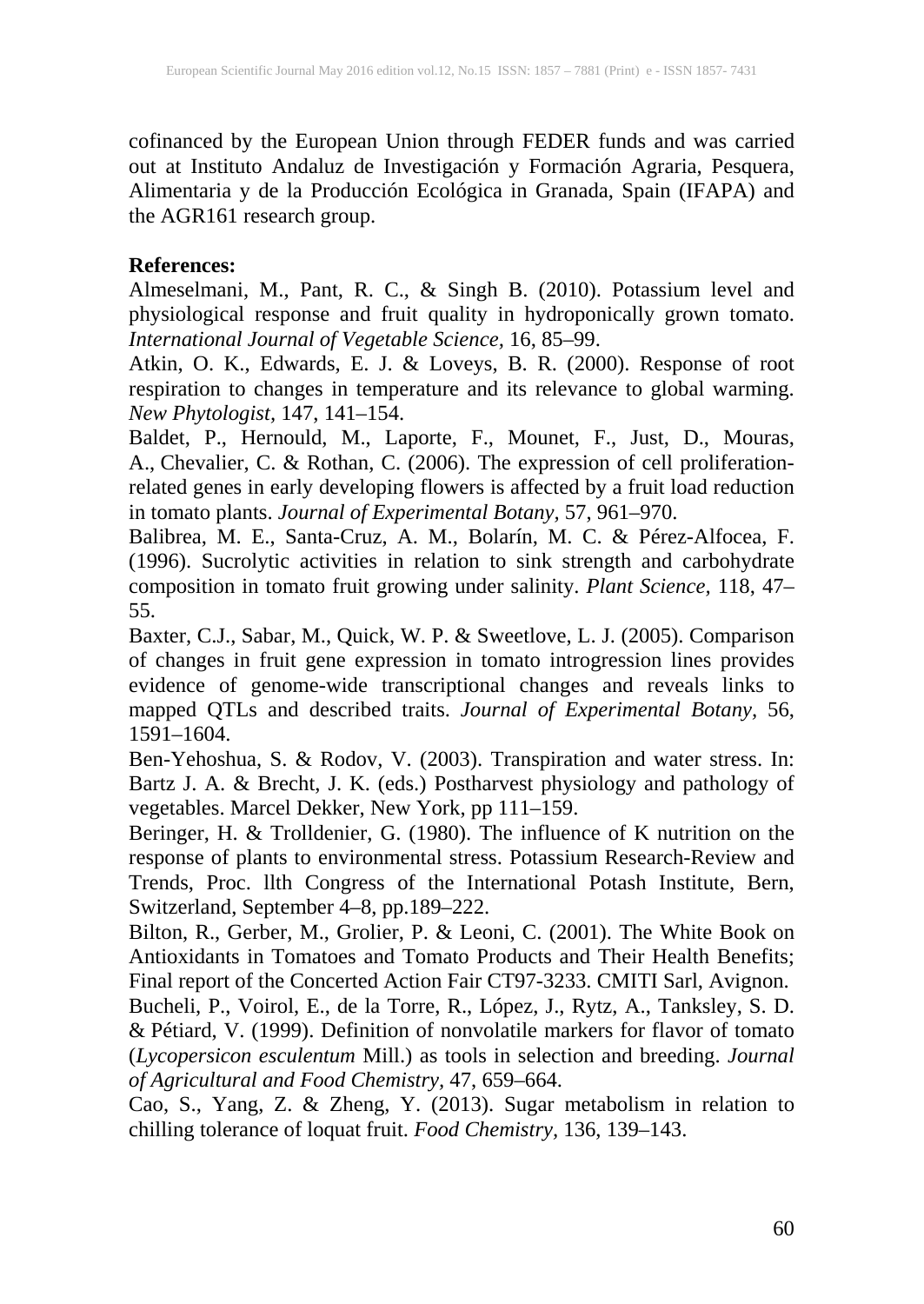Carrari, F., Baxter, C., Usadel, B., Urbanczyk-Wochniak, E., Zanor, M. I., Nunes-Nesi, A., Nikiforova, V., Centero, D., Ratzka, A., Pauly, M., Sweetlove, L. J. & Fernie, A. R. (2006). Integrated analysis of metabolite and transcript levels reveals the metabolic shifts that underlie tomato fruit development and highlight regulatory aspects of metabolic network behavior. *Plant Physiology,* 142, 1380–1396.

Causse, M., Saliba-Colombani, V., Lecomte, L., Duffé, P., Rousselle, P. & Buret, M. (2002). QTL analysis of fruit quality in fresh market tomato: a few chromosome regions control the variation of sensory and instrumental traits. *Journal of Experimental Botany,* 53, 2089–2098.

Cervilla, L. M., Blasco, B., Ríos, J. J., Romero, L., Ruiz, J. M. (2007). Oxidative stress and antioxidants in tomato (*Solanum lycopersicum*) plants subjected to boron toxicity. *Annals of Botany,* 100, 747–756.

Cheikh, N. & Brenner, M. L. (1992). Regulation of key enzymes of sucrose biosynthesis in soybean leaves. Effect of dark and light conditions and role of gibberellins and abscisic acid. *Plant Physiology,* 100, 1230–1237.

Constán-Aguilar, C., Leyva, R., Blasco, B., Sánchez-Rodríguez, E., Soriano, T. & Ruiz, J. M. (2014a). Biofortification with potassium: antioxidant responses during postharvest of cherry tomato fruits in cold storage. *Acta Physiologiae Plantarum,* 36, 283–293.

Constán-Aguilar, C., Leyva, R., Romero, L., Soriano, T. & Ruiz, J. M. (2014b). Implication of potassium on the quality of cherry tomato fruits after postharvest during cold storage. *International Journal of Food Sciences and Nutrition,* 65, 203–211.

Constán-Aguilar, C., Leyva, R., Romero, L., Soriano, T., Blasco, B. & Ruiz, J. M. (2015). The effect of potassium biofortification over yield and nutritional quality of cherry tomato fruits. *American Journal of Advanced Food Science and Technology,* 3, 67–93.

Dannel, F., Pfeffer, H. & Marschner, H. (1995). Isolation of apoplasmic fluid from sunflower leaves and its use for studies on influence of nitrogen supply on apoplasmic pH. *Journal of Plant Physiology,* 50, 208–213.

Davies, J. N. & Hobson, G. E. (1981). The constituents of tomato fruit—the influence of environment, nutrition, and genotype. *CRC Critical Reviews in Food Science and Nutrition,* 15, 205–280.

Doehlert, D. C. & Chourey, P. S. (1991). Possible roles of sucrose synthase in sink function. In: Bonnemain, J. L., Delrot, S., Lucas, W. J. & Dainty, J. (eds.), Recent Advances in Phloem Transport and Assimilate Compartmentation. Ouest Editions, Nantes, pp. 187–195.

Farneti, B., Zhang, W., Witkowska, I. & Woltering, E. J. (2010). Effect of home-refrigerator storage temperature on tomato quality. *Acta Horticulturae,* 877, 1191–1196.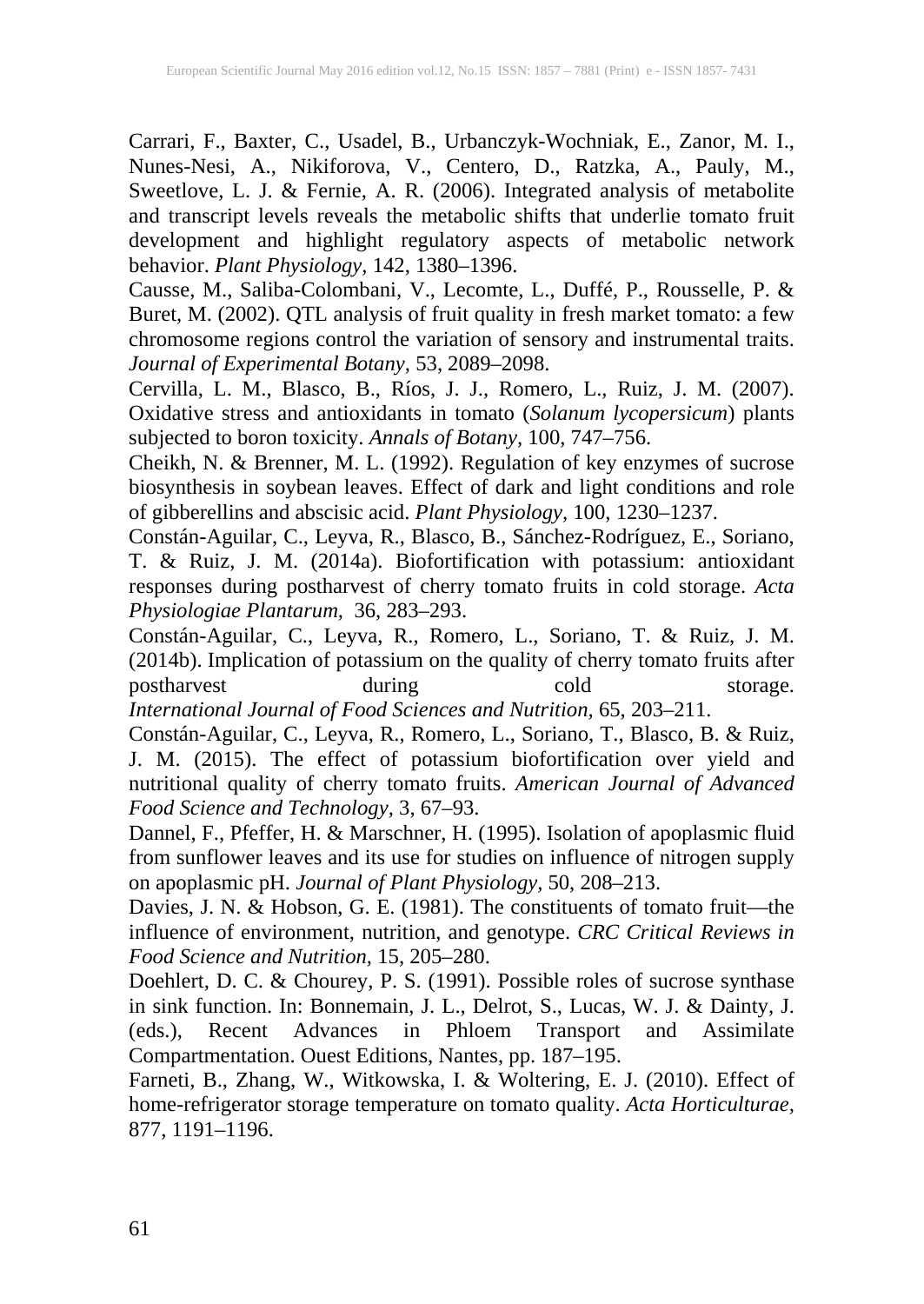García-Closas, R., Berenguer, A., Tormo, M. J., Sánchez, M. J., Quirós, J. R., Navarro, C., Arnaud, R., Dorronsoro, M., Chirlaque, M.D., Barricarte, A., Ardanaz, E., Amiano, P., Martínez, C., Agudo, A. & González, C. A. (2004). Dietary sources of vitamin C, vitamin E and especific carotenoids in Spain. *British Journal of Nutrition,* 91, 1005–1011.

Garg, N. & Cheema, D. S. (2011). Assessment of fruit quality attributes of tomato hybrids involving ripening mutants under high temperature conditions. *Scientia Horticulturae,* 131, 29–38.

Geiger, D., Koch, K. & Shieh, W. (1996). Effect of environmental factors on whole plant assimilate partitioning and associated gene expression. *Journal of Experimental Botany,* 47, 1229–1238.

Gomez, P., Ferrer, M. A., Fernandez-Trujillo, J. P., Calderon, A., Artes, F., Egea-Cortines, M. & Weiss, J. (2009). Structural changes, chemical composition and antioxidant activity of cherry tomato fruits (cv Micro-Tom) stored under optimal and chilling conditions. *Journal of Science and Food Agriculture,* 89, 1543–1551.

González-Aguilar, G. A., Tiznado-Hernández, M. E., Savaleta-Gatica, R. & Martineze, M. A. (2004). Methyl jasmonate treatments reduce chilling injury and activate the defense response of guava fruits. *Biochemical and Biophysical Research Communications,* 313, 694–701.

Gough, C. & Hobson, G. E. (1990). A comparison of the productivity, quality, shelf-life characteristics and consumer reaction to the crop from cherry tomato plants grown at different levels of salinity. *Journal of Horticultural Science,* 65, 431–439.

Guillet, C., Just, D., Bénard, N., Destrac-Irvine, A., Baldet, P., Hernould, M., Causse, M., Raymond, P. & Rothan, C. (2002). A fruit-specific phosphoenolpyruvate carboxylase is related to rapid growth of tomato fruit. *Planta,* 214,717–726.

Hakerlerler, H., Oktay, M., Eryüce, N. & Yagmur, B. (1997). Effect of potassium sources on the chilling tolerance of some vegetable seedlings grown in hotbeds, in Johnston, A. E. Food Security in the WANA Region, the Essential Need for Balanced Fertilization. International Potash Institute, Basel, pp. 317–327.

Han, Q., Jiang, W., Yu, H. & Wang, M. (2012). Effects of potash applied at different growth phases on tomato yield and quality in greenhouse. *Acta Horticulturae,* 944, 45–50.

He, F. J. & MacGregor, G. A. (2008). Beneficial effects of potassium on human health. *Physiologia Plantarum,* 133, 725-735.

Ho, L. C. & Hewitt, J. D. (1986). Fruit Development. In: Atherton, J. G. & Rudich, J. (Eds.). The Tomato Crop. Chapman and Hall, New York, pp. 201–240.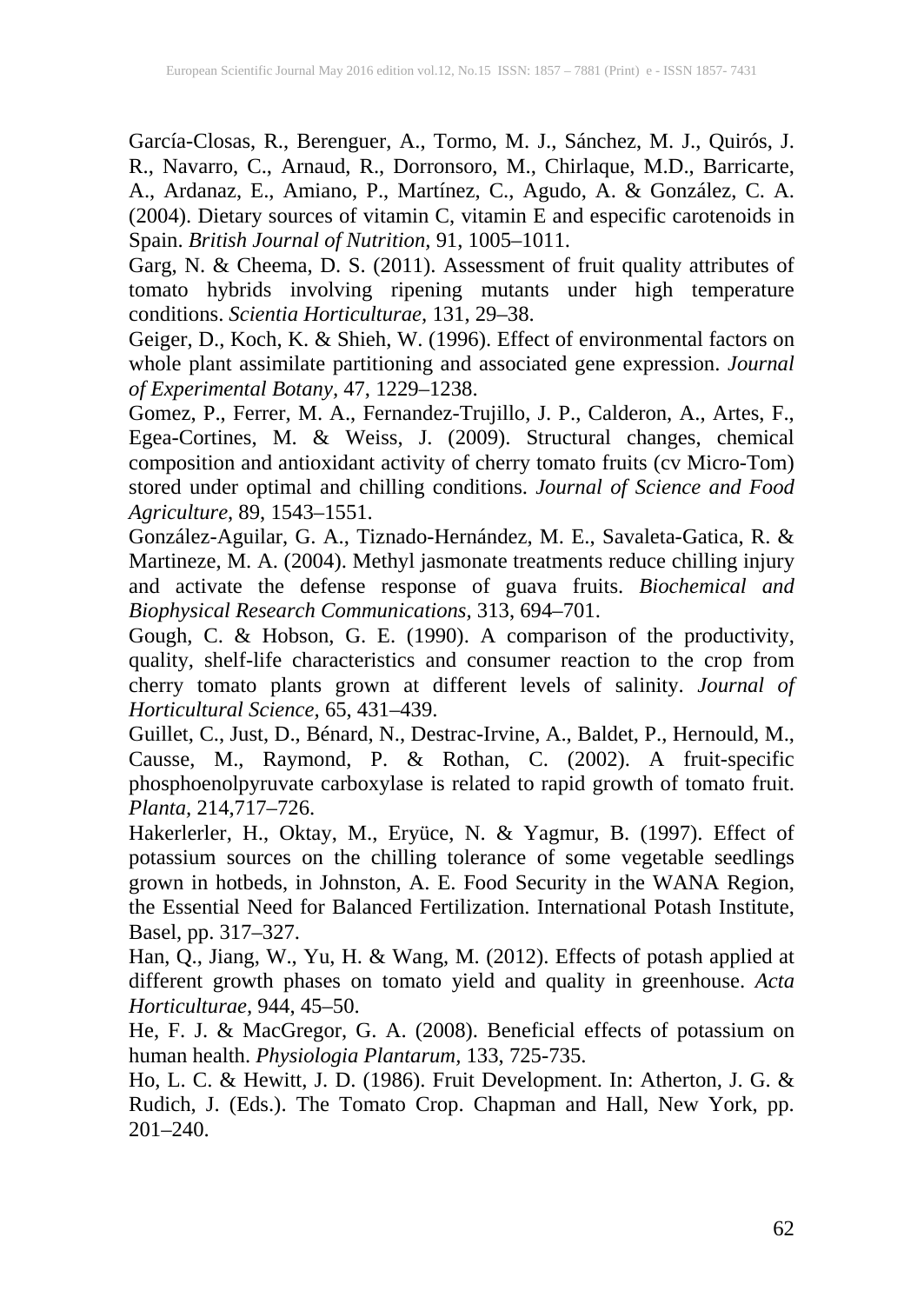Hubbard, N.L., Huber, S. C. & Pharr, D. M. (1989). Sucrose phosphate synthase and acid invertase as determinants of sucrose concentration in developing muskmelon (*Cucumis melo* L.) fruits. *Plant Physiology,* 91, 1527–1534.

Javaria, S., Khan, M. Q. & Bakhsh, I. (2012). Effect of potassium on chemical and sensory attributes of tomato fruit. *Journal of Animal and Plant Sciences,* 22, 1081–1085.

Kafkafi, U. (1990). The functions of plant K in overcoming environmental stress situations. In: Development of K-fertilizer recommendations: proceedings 22nd Colloquium of the International Potash Institute, pp. 81– 93.

Kerr, P. S., Huber, S. C. & Israel, D. W. (1984). Effect of N-source on soybean leaf sucrose phosphate synthase, starch formation, and whole plant growth. *Plant Physiology,* 75, 483–488.

Keutgen, A. J. & Pawelzik, E. (2008). Quality and nutritional value of strawberry fruit under long term salt stress. *Food Chemistry,* 107, 1413– 1420.

Liu, H. F., Génard, M., Guichard, S. & Bertin, N. (2007). Model-assisted analysis of tomato fruit growth in relation to carbon and water fluxes. *Journal of Experimental Botany,* 58, 3567–3580.

Lobit, P., Génard, M., Wu, B. H., Soing, P. & Habib, R. (2003). Modelling citrate metabolism in fruits: Responses to growth and temperature. *Journal of Experimental Botany,* 54, 2489–2501.

López-Millán, A. F., Morales, F., Abadía, A. & Abadía, J. (2001). Changes induced by Fe deficiency and Fe resupply in the organic acid metabolism of sugar beet (*Beta vulgaris*) leaves. *Physiologia Plantarum,* 112, 31–38.

Mounet, F., Moing, A., Garcia, V., Petit, J., Maucourt, M., Deborde, C., Bernillon, S., Le Gall, G., Colquhoun, I., Defernez, M., Giraudel, J. L., Rolin, D., Rothan, C. & Lemaire-Chamley, M. (2009). Gene and metabolite regulatory network analysis of early developing fruit tissues highlights new candidate genes for the control of tomato fruit composition and development. *Plant Physiology,* 149, 1505–1528.

Plaxton, W. C. (1996). The organization and regulation of plant glycolysis. *Annual Review of Plant Physiology and Plant Molecular Biology*, 47, 185– 214.

Rosales, M. A., Rubio-Wilhelmi, M. M., Castellano, R., Castilla, N., Ruiz, J. M. & Romero, L. (2007). Sucrolytic activities in cherry tomato fruits in relation to temperature and solar radiation. *Scientia Horticulturae,* 113, 244– 249.

Sadka, A., Artzi, B., Cohen, L., Dahan, E., Hasdai, D., Tagari, E. & Erner, Y. (2000). Arsenite reduces acid content in citrus fruit, inhibits activity of